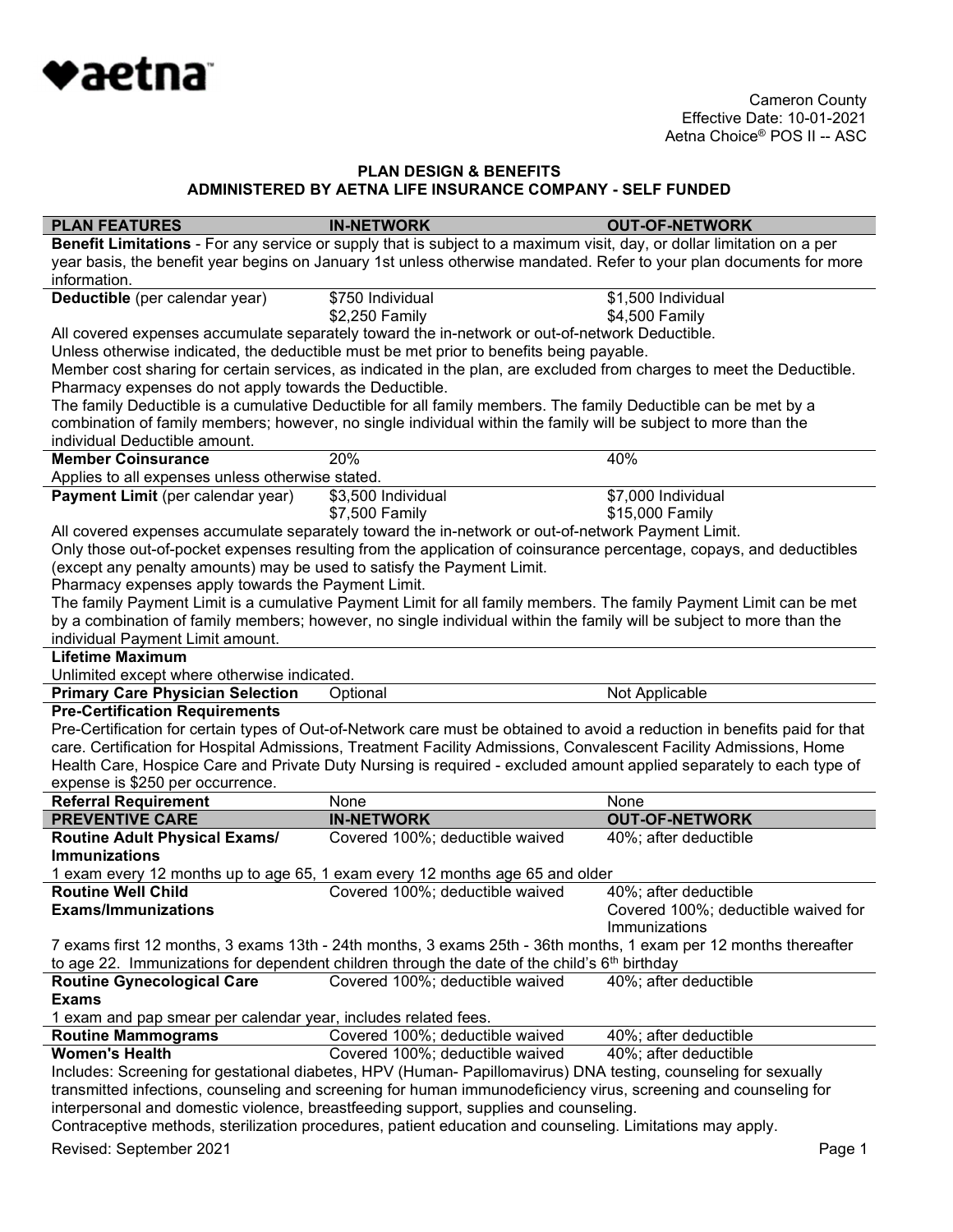

| <b>Routine Digital Rectal Exam</b>            | Covered 100%; deductible waived | 40%; after deductible             |
|-----------------------------------------------|---------------------------------|-----------------------------------|
| Recommended: No age or frequency limit.       |                                 |                                   |
| <b>Prostate-specific Antigen Test</b>         | Covered 100%; deductible waived | 40%; after deductible             |
| Recommended: No age for frequency limit.      |                                 |                                   |
| <b>Colorectal Cancer Screening</b>            | Covered 100%; deductible waived | Covered under Routine Adult Exams |
| Recommended: For all members age 45 and over. |                                 |                                   |
| <b>Routine Eye Exams</b>                      | Covered 100%; deductible waived | 40%; after deductible             |
| 1 routine exam per 12 months.                 |                                 |                                   |
| <b>Routine Hearing Screening</b>              | Covered 100%; deductible waived | 40%; after deductible             |
| 1 screening per 12 months                     |                                 |                                   |
| <b>PHYSICIAN SERVICES</b>                     | <b>IN-NETWORK</b>               | <b>OUT-OF-NETWORK</b>             |
| <b>Office Visits to Non-Specialist</b>        | \$35 copay; deductible waived   | 40%: after deductible             |

Includes services of an internist, general physician, family practitioner or pediatrician.

| 20%; after deductible<br>40%; after deductible<br><b>Office Based Surgery</b><br><b>Hearing Exams</b><br>\$45 copay; deductible waived<br>40%; after deductible<br>1 exam per 24 months.<br><b>Pre-Natal Maternity</b><br>Covered 100%; deductible waived<br>40%; after deductible<br><b>Walk-in Clinics</b><br>\$35 copay; deductible waived<br>40%; after deductible<br>Walk-in Clinics are network, free-standing health care facilities. They are an alternative to a physician's office visit for<br>treatment of unscheduled, non-emergency illnesses and injuries and the administration of certain immunizations. It is<br>not an alternative for emergency room service's or the ongoing care provided by a physician. Neither an emergency<br>room, nor the outpatient department of a hospital, shall be considered a Walk-in Clinic.<br>Your cost sharing is based on the<br><b>Allergy Testing</b><br>Your cost sharing is based on the<br>In a physician's office<br>type of service and where it is<br>type of service and where it is<br>performed<br>performed<br>Covered 100%; deductible waived<br>Your cost sharing is based on the<br><b>Allergy Injection</b><br>In a physician's office<br>type of service and where it is<br>performed<br><b>DIAGNOSTIC PROCEDURES</b><br><b>IN-NETWORK</b><br><b>OUT-OF-NETWORK</b><br><b>Diagnostic X-ray</b><br>Covered 100%; deductible waived<br>40%; after deductible<br>(other than Complex Imaging Services)<br>If performed as a part of a physician office visit and billed by the physician, expenses are covered subject to the<br>applicable physician's office visit member cost sharing.<br>Covered 100%; deductible waived<br>40%; after deductible<br><b>Diagnostic Laboratory</b><br>If performed as a part of a physician office visit and billed by the physician, expenses are covered subject to the<br>applicable physician's office visit member cost sharing.<br>40%; after deductible<br><b>Diagnostic Complex Imaging</b><br>20%; after deductible<br>If performed as a part of a physician office visit and billed by the physician, expenses are covered subject to the<br>applicable physician's office visit member cost sharing.<br><b>EMERGENCY MEDICAL CARE</b><br><b>OUT-OF-NETWORK</b><br><b>IN-NETWORK</b><br><b>Urgent Care Provider</b><br>\$75 copay; deductible waived<br>40%; after deductible<br><b>Non-Urgent Use of Urgent Care</b><br>40%; after deductible<br>\$75 copay; deductible waived<br><b>Provider</b><br><b>Emergency Room (Facility)</b><br>Same as in-network care<br>20% after \$300 copay; deductible<br>waived<br>Copay waived if admitted<br><b>Emergency Room (provider)</b><br>20%: after deductible<br>Same as in-network care | <b>Specialist Office Visits</b> | \$45 copay; deductible waived | 40%; after deductible |
|---------------------------------------------------------------------------------------------------------------------------------------------------------------------------------------------------------------------------------------------------------------------------------------------------------------------------------------------------------------------------------------------------------------------------------------------------------------------------------------------------------------------------------------------------------------------------------------------------------------------------------------------------------------------------------------------------------------------------------------------------------------------------------------------------------------------------------------------------------------------------------------------------------------------------------------------------------------------------------------------------------------------------------------------------------------------------------------------------------------------------------------------------------------------------------------------------------------------------------------------------------------------------------------------------------------------------------------------------------------------------------------------------------------------------------------------------------------------------------------------------------------------------------------------------------------------------------------------------------------------------------------------------------------------------------------------------------------------------------------------------------------------------------------------------------------------------------------------------------------------------------------------------------------------------------------------------------------------------------------------------------------------------------------------------------------------------------------------------------------------------------------------------------------------------------------------------------------------------------------------------------------------------------------------------------------------------------------------------------------------------------------------------------------------------------------------------------------------------------------------------------------------------------------------------------------------------------------------------------------------------------------------------------------------------------------------------------------------------------------------------------|---------------------------------|-------------------------------|-----------------------|
|                                                                                                                                                                                                                                                                                                                                                                                                                                                                                                                                                                                                                                                                                                                                                                                                                                                                                                                                                                                                                                                                                                                                                                                                                                                                                                                                                                                                                                                                                                                                                                                                                                                                                                                                                                                                                                                                                                                                                                                                                                                                                                                                                                                                                                                                                                                                                                                                                                                                                                                                                                                                                                                                                                                                                         |                                 |                               |                       |
|                                                                                                                                                                                                                                                                                                                                                                                                                                                                                                                                                                                                                                                                                                                                                                                                                                                                                                                                                                                                                                                                                                                                                                                                                                                                                                                                                                                                                                                                                                                                                                                                                                                                                                                                                                                                                                                                                                                                                                                                                                                                                                                                                                                                                                                                                                                                                                                                                                                                                                                                                                                                                                                                                                                                                         |                                 |                               |                       |
|                                                                                                                                                                                                                                                                                                                                                                                                                                                                                                                                                                                                                                                                                                                                                                                                                                                                                                                                                                                                                                                                                                                                                                                                                                                                                                                                                                                                                                                                                                                                                                                                                                                                                                                                                                                                                                                                                                                                                                                                                                                                                                                                                                                                                                                                                                                                                                                                                                                                                                                                                                                                                                                                                                                                                         |                                 |                               |                       |
|                                                                                                                                                                                                                                                                                                                                                                                                                                                                                                                                                                                                                                                                                                                                                                                                                                                                                                                                                                                                                                                                                                                                                                                                                                                                                                                                                                                                                                                                                                                                                                                                                                                                                                                                                                                                                                                                                                                                                                                                                                                                                                                                                                                                                                                                                                                                                                                                                                                                                                                                                                                                                                                                                                                                                         |                                 |                               |                       |
|                                                                                                                                                                                                                                                                                                                                                                                                                                                                                                                                                                                                                                                                                                                                                                                                                                                                                                                                                                                                                                                                                                                                                                                                                                                                                                                                                                                                                                                                                                                                                                                                                                                                                                                                                                                                                                                                                                                                                                                                                                                                                                                                                                                                                                                                                                                                                                                                                                                                                                                                                                                                                                                                                                                                                         |                                 |                               |                       |
|                                                                                                                                                                                                                                                                                                                                                                                                                                                                                                                                                                                                                                                                                                                                                                                                                                                                                                                                                                                                                                                                                                                                                                                                                                                                                                                                                                                                                                                                                                                                                                                                                                                                                                                                                                                                                                                                                                                                                                                                                                                                                                                                                                                                                                                                                                                                                                                                                                                                                                                                                                                                                                                                                                                                                         |                                 |                               |                       |
|                                                                                                                                                                                                                                                                                                                                                                                                                                                                                                                                                                                                                                                                                                                                                                                                                                                                                                                                                                                                                                                                                                                                                                                                                                                                                                                                                                                                                                                                                                                                                                                                                                                                                                                                                                                                                                                                                                                                                                                                                                                                                                                                                                                                                                                                                                                                                                                                                                                                                                                                                                                                                                                                                                                                                         |                                 |                               |                       |
|                                                                                                                                                                                                                                                                                                                                                                                                                                                                                                                                                                                                                                                                                                                                                                                                                                                                                                                                                                                                                                                                                                                                                                                                                                                                                                                                                                                                                                                                                                                                                                                                                                                                                                                                                                                                                                                                                                                                                                                                                                                                                                                                                                                                                                                                                                                                                                                                                                                                                                                                                                                                                                                                                                                                                         |                                 |                               |                       |
|                                                                                                                                                                                                                                                                                                                                                                                                                                                                                                                                                                                                                                                                                                                                                                                                                                                                                                                                                                                                                                                                                                                                                                                                                                                                                                                                                                                                                                                                                                                                                                                                                                                                                                                                                                                                                                                                                                                                                                                                                                                                                                                                                                                                                                                                                                                                                                                                                                                                                                                                                                                                                                                                                                                                                         |                                 |                               |                       |
|                                                                                                                                                                                                                                                                                                                                                                                                                                                                                                                                                                                                                                                                                                                                                                                                                                                                                                                                                                                                                                                                                                                                                                                                                                                                                                                                                                                                                                                                                                                                                                                                                                                                                                                                                                                                                                                                                                                                                                                                                                                                                                                                                                                                                                                                                                                                                                                                                                                                                                                                                                                                                                                                                                                                                         |                                 |                               |                       |
|                                                                                                                                                                                                                                                                                                                                                                                                                                                                                                                                                                                                                                                                                                                                                                                                                                                                                                                                                                                                                                                                                                                                                                                                                                                                                                                                                                                                                                                                                                                                                                                                                                                                                                                                                                                                                                                                                                                                                                                                                                                                                                                                                                                                                                                                                                                                                                                                                                                                                                                                                                                                                                                                                                                                                         |                                 |                               |                       |
|                                                                                                                                                                                                                                                                                                                                                                                                                                                                                                                                                                                                                                                                                                                                                                                                                                                                                                                                                                                                                                                                                                                                                                                                                                                                                                                                                                                                                                                                                                                                                                                                                                                                                                                                                                                                                                                                                                                                                                                                                                                                                                                                                                                                                                                                                                                                                                                                                                                                                                                                                                                                                                                                                                                                                         |                                 |                               |                       |
|                                                                                                                                                                                                                                                                                                                                                                                                                                                                                                                                                                                                                                                                                                                                                                                                                                                                                                                                                                                                                                                                                                                                                                                                                                                                                                                                                                                                                                                                                                                                                                                                                                                                                                                                                                                                                                                                                                                                                                                                                                                                                                                                                                                                                                                                                                                                                                                                                                                                                                                                                                                                                                                                                                                                                         |                                 |                               |                       |
|                                                                                                                                                                                                                                                                                                                                                                                                                                                                                                                                                                                                                                                                                                                                                                                                                                                                                                                                                                                                                                                                                                                                                                                                                                                                                                                                                                                                                                                                                                                                                                                                                                                                                                                                                                                                                                                                                                                                                                                                                                                                                                                                                                                                                                                                                                                                                                                                                                                                                                                                                                                                                                                                                                                                                         |                                 |                               |                       |
|                                                                                                                                                                                                                                                                                                                                                                                                                                                                                                                                                                                                                                                                                                                                                                                                                                                                                                                                                                                                                                                                                                                                                                                                                                                                                                                                                                                                                                                                                                                                                                                                                                                                                                                                                                                                                                                                                                                                                                                                                                                                                                                                                                                                                                                                                                                                                                                                                                                                                                                                                                                                                                                                                                                                                         |                                 |                               |                       |
|                                                                                                                                                                                                                                                                                                                                                                                                                                                                                                                                                                                                                                                                                                                                                                                                                                                                                                                                                                                                                                                                                                                                                                                                                                                                                                                                                                                                                                                                                                                                                                                                                                                                                                                                                                                                                                                                                                                                                                                                                                                                                                                                                                                                                                                                                                                                                                                                                                                                                                                                                                                                                                                                                                                                                         |                                 |                               |                       |
|                                                                                                                                                                                                                                                                                                                                                                                                                                                                                                                                                                                                                                                                                                                                                                                                                                                                                                                                                                                                                                                                                                                                                                                                                                                                                                                                                                                                                                                                                                                                                                                                                                                                                                                                                                                                                                                                                                                                                                                                                                                                                                                                                                                                                                                                                                                                                                                                                                                                                                                                                                                                                                                                                                                                                         |                                 |                               |                       |
|                                                                                                                                                                                                                                                                                                                                                                                                                                                                                                                                                                                                                                                                                                                                                                                                                                                                                                                                                                                                                                                                                                                                                                                                                                                                                                                                                                                                                                                                                                                                                                                                                                                                                                                                                                                                                                                                                                                                                                                                                                                                                                                                                                                                                                                                                                                                                                                                                                                                                                                                                                                                                                                                                                                                                         |                                 |                               |                       |
|                                                                                                                                                                                                                                                                                                                                                                                                                                                                                                                                                                                                                                                                                                                                                                                                                                                                                                                                                                                                                                                                                                                                                                                                                                                                                                                                                                                                                                                                                                                                                                                                                                                                                                                                                                                                                                                                                                                                                                                                                                                                                                                                                                                                                                                                                                                                                                                                                                                                                                                                                                                                                                                                                                                                                         |                                 |                               |                       |
|                                                                                                                                                                                                                                                                                                                                                                                                                                                                                                                                                                                                                                                                                                                                                                                                                                                                                                                                                                                                                                                                                                                                                                                                                                                                                                                                                                                                                                                                                                                                                                                                                                                                                                                                                                                                                                                                                                                                                                                                                                                                                                                                                                                                                                                                                                                                                                                                                                                                                                                                                                                                                                                                                                                                                         |                                 |                               |                       |
|                                                                                                                                                                                                                                                                                                                                                                                                                                                                                                                                                                                                                                                                                                                                                                                                                                                                                                                                                                                                                                                                                                                                                                                                                                                                                                                                                                                                                                                                                                                                                                                                                                                                                                                                                                                                                                                                                                                                                                                                                                                                                                                                                                                                                                                                                                                                                                                                                                                                                                                                                                                                                                                                                                                                                         |                                 |                               |                       |
|                                                                                                                                                                                                                                                                                                                                                                                                                                                                                                                                                                                                                                                                                                                                                                                                                                                                                                                                                                                                                                                                                                                                                                                                                                                                                                                                                                                                                                                                                                                                                                                                                                                                                                                                                                                                                                                                                                                                                                                                                                                                                                                                                                                                                                                                                                                                                                                                                                                                                                                                                                                                                                                                                                                                                         |                                 |                               |                       |
|                                                                                                                                                                                                                                                                                                                                                                                                                                                                                                                                                                                                                                                                                                                                                                                                                                                                                                                                                                                                                                                                                                                                                                                                                                                                                                                                                                                                                                                                                                                                                                                                                                                                                                                                                                                                                                                                                                                                                                                                                                                                                                                                                                                                                                                                                                                                                                                                                                                                                                                                                                                                                                                                                                                                                         |                                 |                               |                       |
|                                                                                                                                                                                                                                                                                                                                                                                                                                                                                                                                                                                                                                                                                                                                                                                                                                                                                                                                                                                                                                                                                                                                                                                                                                                                                                                                                                                                                                                                                                                                                                                                                                                                                                                                                                                                                                                                                                                                                                                                                                                                                                                                                                                                                                                                                                                                                                                                                                                                                                                                                                                                                                                                                                                                                         |                                 |                               |                       |
|                                                                                                                                                                                                                                                                                                                                                                                                                                                                                                                                                                                                                                                                                                                                                                                                                                                                                                                                                                                                                                                                                                                                                                                                                                                                                                                                                                                                                                                                                                                                                                                                                                                                                                                                                                                                                                                                                                                                                                                                                                                                                                                                                                                                                                                                                                                                                                                                                                                                                                                                                                                                                                                                                                                                                         |                                 |                               |                       |
|                                                                                                                                                                                                                                                                                                                                                                                                                                                                                                                                                                                                                                                                                                                                                                                                                                                                                                                                                                                                                                                                                                                                                                                                                                                                                                                                                                                                                                                                                                                                                                                                                                                                                                                                                                                                                                                                                                                                                                                                                                                                                                                                                                                                                                                                                                                                                                                                                                                                                                                                                                                                                                                                                                                                                         |                                 |                               |                       |
|                                                                                                                                                                                                                                                                                                                                                                                                                                                                                                                                                                                                                                                                                                                                                                                                                                                                                                                                                                                                                                                                                                                                                                                                                                                                                                                                                                                                                                                                                                                                                                                                                                                                                                                                                                                                                                                                                                                                                                                                                                                                                                                                                                                                                                                                                                                                                                                                                                                                                                                                                                                                                                                                                                                                                         |                                 |                               |                       |
|                                                                                                                                                                                                                                                                                                                                                                                                                                                                                                                                                                                                                                                                                                                                                                                                                                                                                                                                                                                                                                                                                                                                                                                                                                                                                                                                                                                                                                                                                                                                                                                                                                                                                                                                                                                                                                                                                                                                                                                                                                                                                                                                                                                                                                                                                                                                                                                                                                                                                                                                                                                                                                                                                                                                                         |                                 |                               |                       |
|                                                                                                                                                                                                                                                                                                                                                                                                                                                                                                                                                                                                                                                                                                                                                                                                                                                                                                                                                                                                                                                                                                                                                                                                                                                                                                                                                                                                                                                                                                                                                                                                                                                                                                                                                                                                                                                                                                                                                                                                                                                                                                                                                                                                                                                                                                                                                                                                                                                                                                                                                                                                                                                                                                                                                         |                                 |                               |                       |
|                                                                                                                                                                                                                                                                                                                                                                                                                                                                                                                                                                                                                                                                                                                                                                                                                                                                                                                                                                                                                                                                                                                                                                                                                                                                                                                                                                                                                                                                                                                                                                                                                                                                                                                                                                                                                                                                                                                                                                                                                                                                                                                                                                                                                                                                                                                                                                                                                                                                                                                                                                                                                                                                                                                                                         |                                 |                               |                       |
|                                                                                                                                                                                                                                                                                                                                                                                                                                                                                                                                                                                                                                                                                                                                                                                                                                                                                                                                                                                                                                                                                                                                                                                                                                                                                                                                                                                                                                                                                                                                                                                                                                                                                                                                                                                                                                                                                                                                                                                                                                                                                                                                                                                                                                                                                                                                                                                                                                                                                                                                                                                                                                                                                                                                                         |                                 |                               |                       |
|                                                                                                                                                                                                                                                                                                                                                                                                                                                                                                                                                                                                                                                                                                                                                                                                                                                                                                                                                                                                                                                                                                                                                                                                                                                                                                                                                                                                                                                                                                                                                                                                                                                                                                                                                                                                                                                                                                                                                                                                                                                                                                                                                                                                                                                                                                                                                                                                                                                                                                                                                                                                                                                                                                                                                         |                                 |                               |                       |
|                                                                                                                                                                                                                                                                                                                                                                                                                                                                                                                                                                                                                                                                                                                                                                                                                                                                                                                                                                                                                                                                                                                                                                                                                                                                                                                                                                                                                                                                                                                                                                                                                                                                                                                                                                                                                                                                                                                                                                                                                                                                                                                                                                                                                                                                                                                                                                                                                                                                                                                                                                                                                                                                                                                                                         |                                 |                               |                       |
|                                                                                                                                                                                                                                                                                                                                                                                                                                                                                                                                                                                                                                                                                                                                                                                                                                                                                                                                                                                                                                                                                                                                                                                                                                                                                                                                                                                                                                                                                                                                                                                                                                                                                                                                                                                                                                                                                                                                                                                                                                                                                                                                                                                                                                                                                                                                                                                                                                                                                                                                                                                                                                                                                                                                                         |                                 |                               |                       |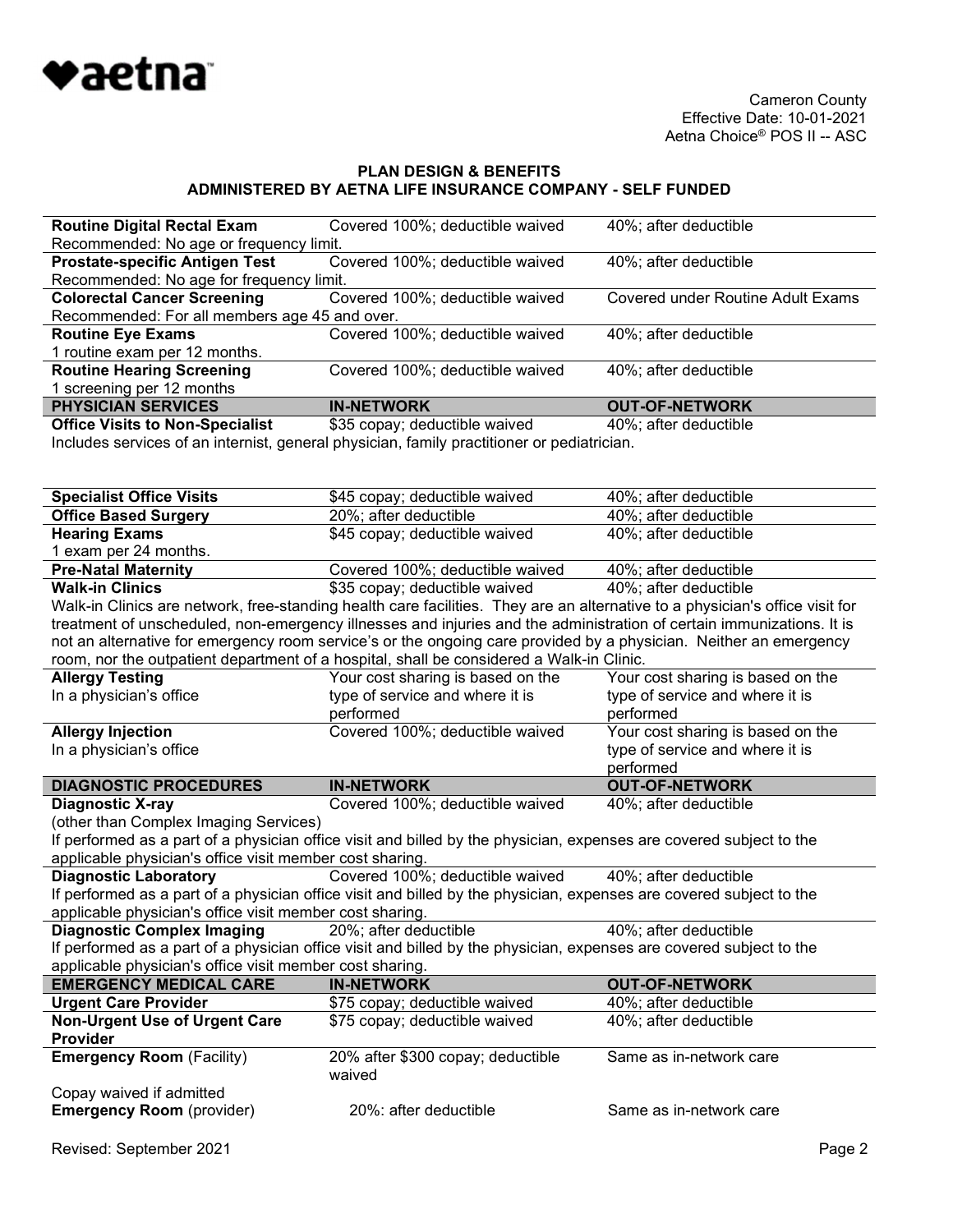

| Non-Emergency Care in an                 | 20% after \$300 copay; deductible                                                                                        | Same as in-network care |
|------------------------------------------|--------------------------------------------------------------------------------------------------------------------------|-------------------------|
| <b>Emergency Room</b> (Facility)         | waived                                                                                                                   |                         |
| Non-Emergency Care in an                 | 20%; after deductible                                                                                                    | Same as in-network care |
| <b>Emergency Room</b> (provider)         |                                                                                                                          |                         |
| <b>Emergency Use of Ambulance</b>        | 20%; after deductible                                                                                                    | Same as in-network care |
| <b>Non-Emergency Use of Ambulance</b>    | Not Covered                                                                                                              | Not Covered             |
| <b>HOSPITAL CARE</b>                     | <b>IN-NETWORK</b>                                                                                                        | <b>OUT-OF-NETWORK</b>   |
| <b>Inpatient Coverage</b>                | 20%; after deductible                                                                                                    | 40%; after deductible   |
|                                          | Your cost sharing applies to all covered benefits incurred during your inpatient stay. Pre-Certification is required.    |                         |
| <b>Inpatient Maternity Coverage</b>      | 20%; after deductible                                                                                                    | 40%; after deductible   |
| (includes delivery and postpartum        |                                                                                                                          |                         |
| care)                                    |                                                                                                                          |                         |
|                                          | Your cost sharing applies to all covered benefits incurred during your inpatient stay.                                   |                         |
| <b>Outpatient Hospital Expenses</b>      | 20%; after deductible                                                                                                    | 40%; after deductible   |
|                                          | Your cost sharing applies to all covered benefits incurred during your outpatient visit.                                 |                         |
| <b>Outpatient Surgery - Hospital</b>     | 20%; after deductible                                                                                                    | 40%; after deductible   |
|                                          | Your cost sharing applies to all covered benefits incurred during your outpatient visit.                                 |                         |
| <b>Outpatient Surgery - Freestanding</b> | 20%; after deductible                                                                                                    | 40%; after deductible   |
| <b>Facility</b>                          |                                                                                                                          |                         |
|                                          | Your cost sharing applies to all covered benefits incurred during your outpatient visit.                                 |                         |
| <b>MENTAL HEALTH SERVICES</b>            | <b>IN-NETWORK</b>                                                                                                        | <b>OUT-OF-NETWORK</b>   |
| Inpatient                                | 20%; after deductible                                                                                                    | 40%; after deductible   |
|                                          | Your cost sharing applies to all covered benefits incurred during your inpatient stay.                                   |                         |
| <b>Mental Health Office Visits</b>       | \$45 copay; deductible waived                                                                                            | 40%; after deductible   |
|                                          | Your cost sharing applies to all covered benefits incurred during your outpatient visit.                                 |                         |
| <b>Other Mental Health Services</b>      | Covered 100%; deductible waived                                                                                          | 40%; after deductible   |
| <b>SUBSTANCE ABUSE</b>                   | <b>IN-NETWORK</b>                                                                                                        | <b>OUT-OF-NETWORK</b>   |
| Inpatient                                | 20%; after deductible                                                                                                    | 40%; after deductible   |
|                                          | Your cost sharing applies to all covered benefits incurred during your inpatient stay.                                   |                         |
| <b>Residential Treatment Facility</b>    | 20%; after deductible                                                                                                    | 40%; after deductible   |
| <b>Substance Abuse Office Visits</b>     | \$45 copay; deductible waived                                                                                            | 40%; after deductible   |
|                                          | Your cost sharing applies to all covered benefits incurred during your outpatient visit.                                 |                         |
| <b>Other Substance Abuse Services</b>    | Covered 100%; deductible waived                                                                                          | 40%; after deductible   |
| <b>OTHER SERVICES</b>                    | <b>IN-NETWORK</b>                                                                                                        | <b>OUT-OF-NETWORK</b>   |
| <b>Skilled Nursing Facility</b>          | Covered 100%; deductible waived                                                                                          | 40%; after deductible   |
| Limited to 25 days per year              |                                                                                                                          |                         |
|                                          | Your cost sharing applies to all covered benefits incurred during your inpatient stay.                                   |                         |
| <b>Home Health Care</b>                  | Covered 100%; deductible waived                                                                                          | 40%; after deductible   |
| Limited to 60 visits per year.           |                                                                                                                          |                         |
|                                          | Limited to 3 intermittent visits per day by a participating home health care agency; 1 visit equals a period of 4 hrs or |                         |
| less.                                    |                                                                                                                          |                         |
| <b>Hospice Care - Inpatient</b>          | Covered 100%; deductible waived                                                                                          | 40%; after deductible   |
|                                          | Your cost sharing applies to all covered benefits incurred during your inpatient stay.                                   |                         |
| <b>Hospice Care - Outpatient</b>         | Covered 100%; deductible waived                                                                                          | 40%; after deductible   |
|                                          | Your cost sharing applies to all covered benefits incurred during your outpatient visit.                                 |                         |
| <b>Private Duty Nursing</b>              | Not Covered                                                                                                              | Not Covered             |
| <b>Spinal Manipulation Therapy</b>       | \$45 copay; deductible waived                                                                                            | 40%; after deductible   |
| Limited to 35 visits per year            | (Airrosti Rehab Centers have a reduced copay to \$35)                                                                    |                         |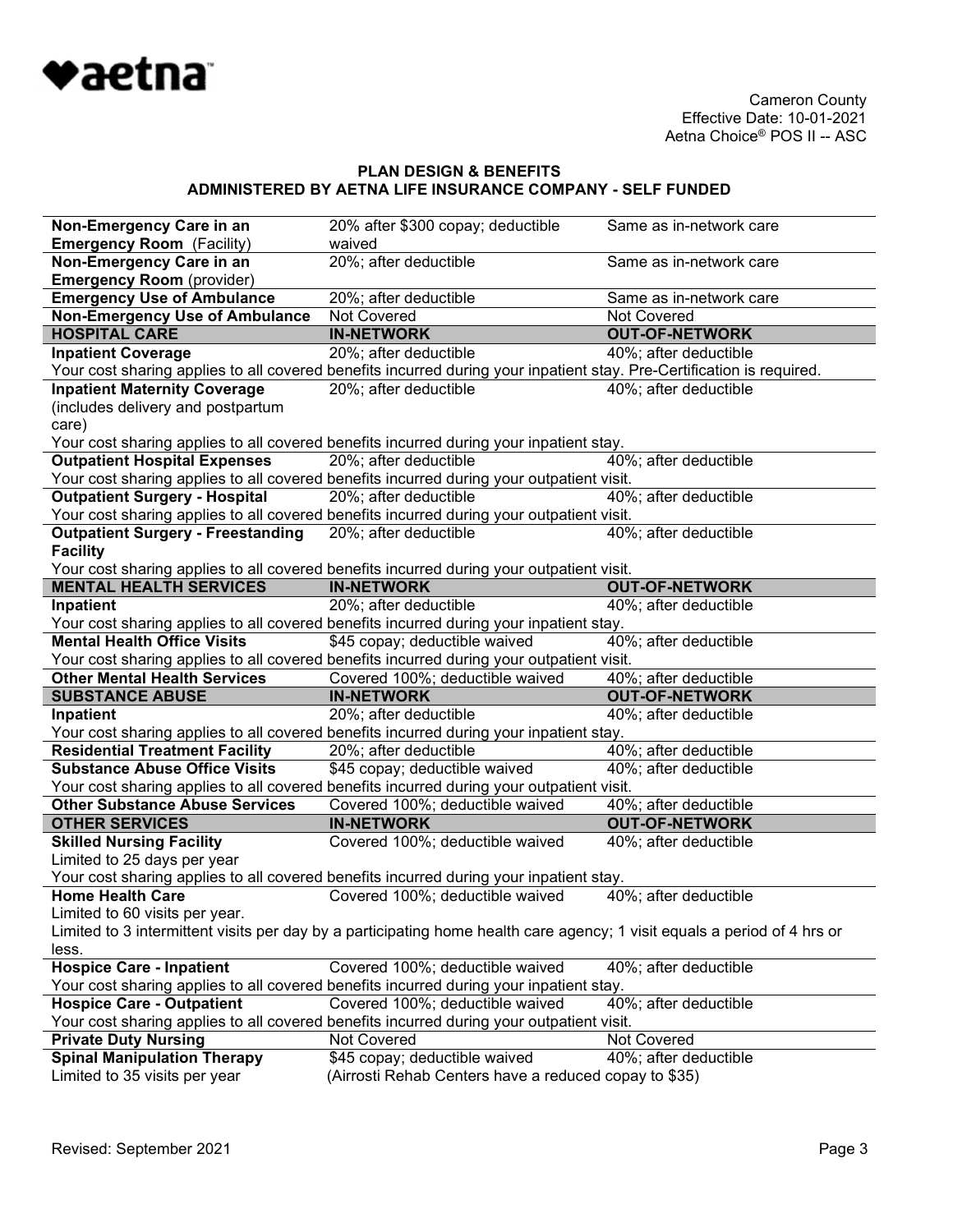

| <b>Outpatient Short-Term</b>                                                       | \$45 copay; deductible waived                                                                                             | 40%; after deductible              |  |
|------------------------------------------------------------------------------------|---------------------------------------------------------------------------------------------------------------------------|------------------------------------|--|
| <b>Rehabilitation</b>                                                              |                                                                                                                           |                                    |  |
| Includes Speech, Physical, and Occupational Therapy; limited to 30 visits per year |                                                                                                                           |                                    |  |
| <b>Habilitative Physical Therapy</b>                                               | \$45 copay; deductible waived                                                                                             | 40%; after deductible              |  |
| <b>Habilitative Occupational Therapy</b>                                           | \$45 copay; deductible waived                                                                                             | 40%; after deductible              |  |
| <b>Habilitative Speech Therapy</b>                                                 | \$45 copay; deductible waived                                                                                             | 40%; after deductible              |  |
| <b>Autism Behavioral Therapy</b>                                                   | Refer to MBH Outpatient Mental                                                                                            | Refer to MBH Outpatient Mental     |  |
|                                                                                    | Health                                                                                                                    | Health                             |  |
| Combined with outpatient mental health visits                                      |                                                                                                                           |                                    |  |
| <b>Autism Applied Behavior Analysis</b>                                            | Refer to MBH Outpatient Mental                                                                                            | Refer to MBH Outpatient Mental     |  |
|                                                                                    | Health All Other                                                                                                          | Health All Other                   |  |
| Covered same as any other Outpatient Mental Health All Other benefit               |                                                                                                                           |                                    |  |
| <b>Autism Physical Therapy</b>                                                     | \$45 copay; deductible waived                                                                                             | 40%; after deductible              |  |
| <b>Autism Occupational Therapy</b>                                                 | \$45 copay; deductible waived                                                                                             | 40%; after deductible              |  |
| <b>Autism Speech Therapy</b>                                                       | \$45 copay; deductible waived                                                                                             | 40%; after deductible              |  |
| <b>Durable Medical Equipment</b>                                                   | 20%; after deductible                                                                                                     | 40%; after deductible              |  |
| Diabetic Supplies -- (if not covered                                               | Covered same as any other medical                                                                                         | Covered same as any other medical  |  |
| under Pharmacy benefit)                                                            | expense.                                                                                                                  | expense.                           |  |
| <b>Affordable Care Act Mandated</b>                                                | Covered 100%; deductible waived                                                                                           | Covered same as any other expense. |  |
| <b>Women's Contraceptives</b>                                                      |                                                                                                                           |                                    |  |
| <b>Women's Contraceptive drugs and</b>                                             | Covered 100%; deductible waived                                                                                           | Covered same as any other medical  |  |
| devices not obtainable at a                                                        |                                                                                                                           | expense.                           |  |
| pharmacy                                                                           |                                                                                                                           |                                    |  |
| <b>Infusion Therapy</b>                                                            | Your cost sharing is based on the                                                                                         | Your cost sharing is based on the  |  |
| Administered in the home or                                                        | type of service and where it is                                                                                           | type of service and where it is    |  |
| physician's office                                                                 | performed                                                                                                                 | performed                          |  |
| <b>Infusion Therapy</b>                                                            | Your cost sharing is based on the                                                                                         | Your cost sharing is based on the  |  |
| Administered in an outpatient hospital                                             | type of service and where it is                                                                                           | type of service and where it is    |  |
| department or freestanding facility                                                | performed<br><b>Not Covered</b>                                                                                           | performed<br><b>Not Covered</b>    |  |
| <b>Vision Eyewear</b><br><b>Transplants</b>                                        | 20%; after deductible                                                                                                     | 40%; after deductible              |  |
|                                                                                    | Preferred coverage is provided at an                                                                                      | Non-Preferred coverage is provided |  |
|                                                                                    | IOE contracted facility only.                                                                                             | at a Non-IOE facility.             |  |
| <b>Bariatric Surgery</b>                                                           | <b>Not Covered</b>                                                                                                        | Not Covered                        |  |
| <b>FAMILY PLANNING</b>                                                             | <b>IN-NETWORK</b>                                                                                                         | <b>OUT-OF-NETWORK</b>              |  |
| <b>Infertility Treatment</b>                                                       | Your cost sharing is based on the                                                                                         | Your cost sharing is based on the  |  |
|                                                                                    | type of service and where it is                                                                                           | type of service and where it is    |  |
|                                                                                    | performed                                                                                                                 | performed                          |  |
| Diagnosis and treatment of the underlying medical condition only.                  |                                                                                                                           |                                    |  |
| <b>Comprehensive Infertility Services</b>                                          | Not Covered                                                                                                               | Not Covered                        |  |
| Artificial insemination and ovulation induction                                    |                                                                                                                           |                                    |  |
| <b>Advanced Reproductive</b>                                                       | Not Covered                                                                                                               | <b>Not Covered</b>                 |  |
| <b>Technology (ART)</b>                                                            |                                                                                                                           |                                    |  |
|                                                                                    | In-vitro fertilization (IVF), zygote intrafallopian transfer (ZIFT), gamete intrafallopian transfer (GIFT), cryopreserved |                                    |  |
|                                                                                    | embryo transfers, intracytoplasmic sperm injection (ICSI), or ovum microsurgery                                           |                                    |  |
| <b>Vasectomy</b>                                                                   | Your cost sharing is based on the                                                                                         | 40%; after deductible              |  |
|                                                                                    | type of service and where it is                                                                                           |                                    |  |
|                                                                                    | performed                                                                                                                 |                                    |  |
| <b>Tubal Ligation</b>                                                              | Covered 100%; deductible waived                                                                                           | 40%; after deductible              |  |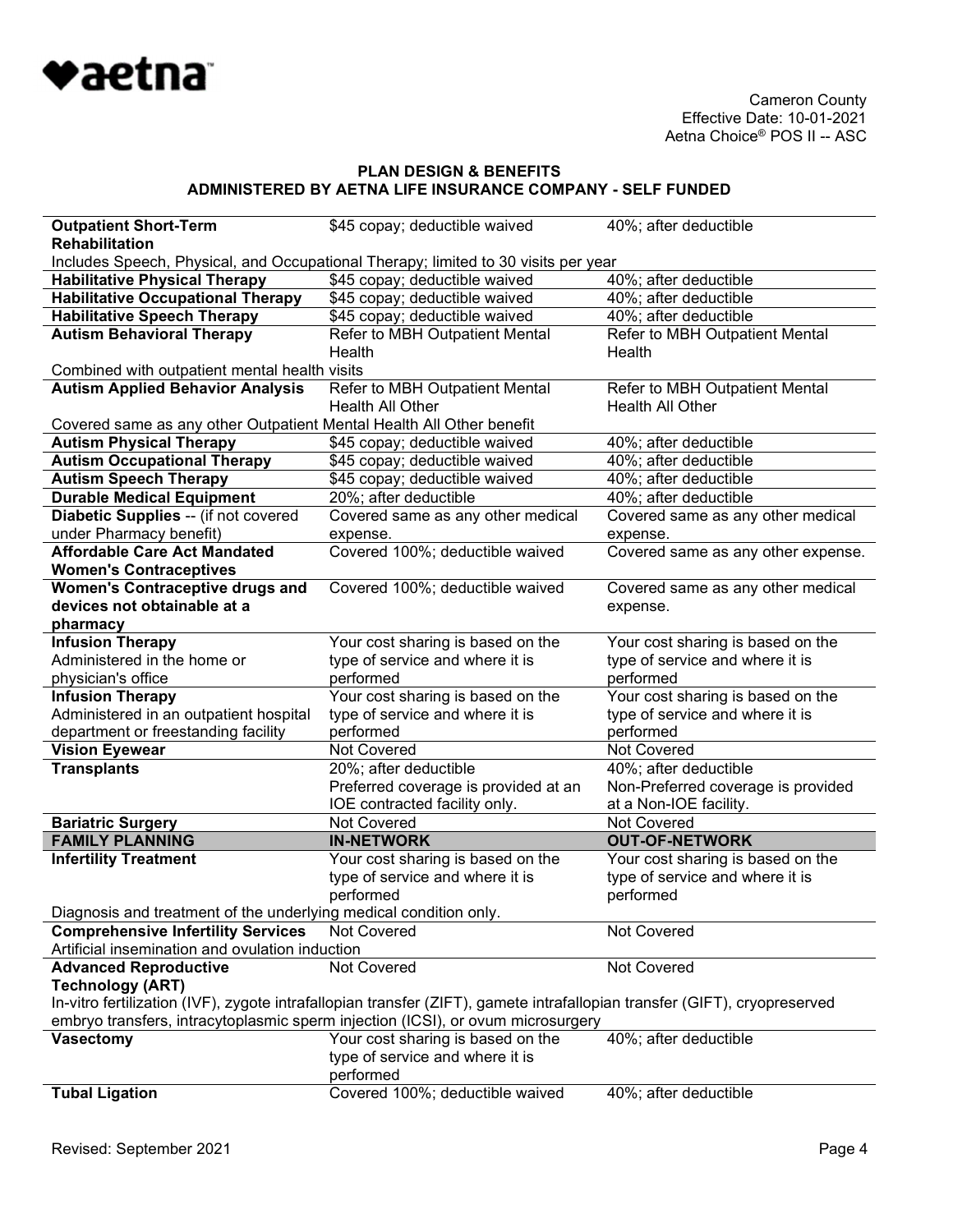

| <b>PHARMACY</b>                                                           | <b>IN-NETWORK</b>                                                                                                     | <b>OUT-OF-NETWORK</b>                                                            |
|---------------------------------------------------------------------------|-----------------------------------------------------------------------------------------------------------------------|----------------------------------------------------------------------------------|
| <b>Pharmacy Plan Type</b>                                                 | Aetna Standard Open Formulary                                                                                         |                                                                                  |
| If the drug cost is lower than the copay, the member pays the lower cost. |                                                                                                                       |                                                                                  |
| <b>Generic Drugs</b>                                                      |                                                                                                                       |                                                                                  |
| Retail                                                                    | \$15 copay                                                                                                            | NOT COVERED - Member pays total                                                  |
|                                                                           |                                                                                                                       | cost of prescription                                                             |
| <b>Mail Order</b>                                                         | \$30 copay                                                                                                            | Not Applicable                                                                   |
| <b>Preferred Brand-Name Drugs</b>                                         |                                                                                                                       |                                                                                  |
| Retail                                                                    | \$40 copay                                                                                                            | NOT COVERED - Member pays total                                                  |
|                                                                           |                                                                                                                       | cost of prescription                                                             |
| <b>Mail Order</b>                                                         | \$80 copay                                                                                                            | Not Applicable                                                                   |
| Non-Preferred Brand-Name Drugs                                            |                                                                                                                       |                                                                                  |
| <b>Retail</b>                                                             | \$60 copay                                                                                                            | NOT COVERED - Member pays total                                                  |
|                                                                           |                                                                                                                       | cost of prescription                                                             |
| <b>Mail Order</b>                                                         | $$120$ copay                                                                                                          | Not Applicable                                                                   |
| <b>Specialty Drugs</b>                                                    |                                                                                                                       |                                                                                  |
| <b>Preferred Brand Specialty</b>                                          | \$80 copay                                                                                                            | NOT COVERED - Member pays total                                                  |
|                                                                           |                                                                                                                       | cost of prescription                                                             |
|                                                                           |                                                                                                                       | NOT COVERED - Member pays total                                                  |
| <b>Non-Preferred Brand Specialty</b>                                      | \$80 copay                                                                                                            |                                                                                  |
| If eligible and enrolled in the                                           | \$0 copay                                                                                                             | cost of prescription                                                             |
| <b>Prudent Rx program</b>                                                 |                                                                                                                       |                                                                                  |
| If eligible and not enrolled in the                                       | 30% coinsurance                                                                                                       |                                                                                  |
| <b>Prudent Rx program</b>                                                 |                                                                                                                       |                                                                                  |
|                                                                           |                                                                                                                       |                                                                                  |
| <b>Pharmacy Day Supply and Requirements</b>                               |                                                                                                                       |                                                                                  |
| Retail                                                                    |                                                                                                                       | Up to a 30 day supply with 1 x retail copay or a 31-90 day supply for 2 x retail |
|                                                                           | copay option available from Aetna National with                                                                       |                                                                                  |
|                                                                           | <b>Extended Day Supply Network</b>                                                                                    |                                                                                  |
| <b>Mail Order</b>                                                         |                                                                                                                       |                                                                                  |
|                                                                           | A 31-90 day supply from CVS Caremark® Mail Service Pharmacy                                                           |                                                                                  |
| <b>Specialty</b>                                                          | Up to a 30 day supply CVS Caremark® Specialty Pharmacy                                                                |                                                                                  |
|                                                                           | Specialty fills must be through our preferred specialty pharmacy network.                                             |                                                                                  |
|                                                                           | Aetna Standard Plan Specialty Drug List                                                                               |                                                                                  |
|                                                                           | Choose Generics - If the member or the physician requests brand when generic is available, the member pays the        |                                                                                  |
|                                                                           | applicable copay plus the difference between the generic price and the brand price.                                   |                                                                                  |
|                                                                           | Plan Includes: Diabetic supplies, blood glucose monitors, prescription weight loss drugs and contraceptive drugs and  |                                                                                  |
| devices obtainable from a pharmacy.                                       |                                                                                                                       |                                                                                  |
|                                                                           | Includes sexual dysfunction drugs for females and males, including daily dose, additional 8 tablets a month for males |                                                                                  |
| for erectile dysfunction.                                                 |                                                                                                                       |                                                                                  |
| Oral fertility drugs included.                                            |                                                                                                                       |                                                                                  |
| Precertification for specialty drugs included                             |                                                                                                                       |                                                                                  |
| Seasonal Vaccinations covered 100% in-network                             |                                                                                                                       |                                                                                  |
| Preventive Vaccinations covered 100% in-network                           |                                                                                                                       |                                                                                  |
|                                                                           | Affordable Care Act mandated female contraceptives and preventive medications covered 100% in-network.                |                                                                                  |
| <b>GENERAL PROVISIONS</b>                                                 |                                                                                                                       |                                                                                  |
| <b>Dependents Eligibility</b>                                             | Spouse, children from birth to age 26 regardless of student status.                                                   |                                                                                  |
|                                                                           |                                                                                                                       |                                                                                  |

Plans are provided by: Aetna Life Insurance Company. While this material is believed to be accurate as of the production date, it is subject to change.

Health benefits and health insurance plans contain exclusions and limitations. Not all health services are covered.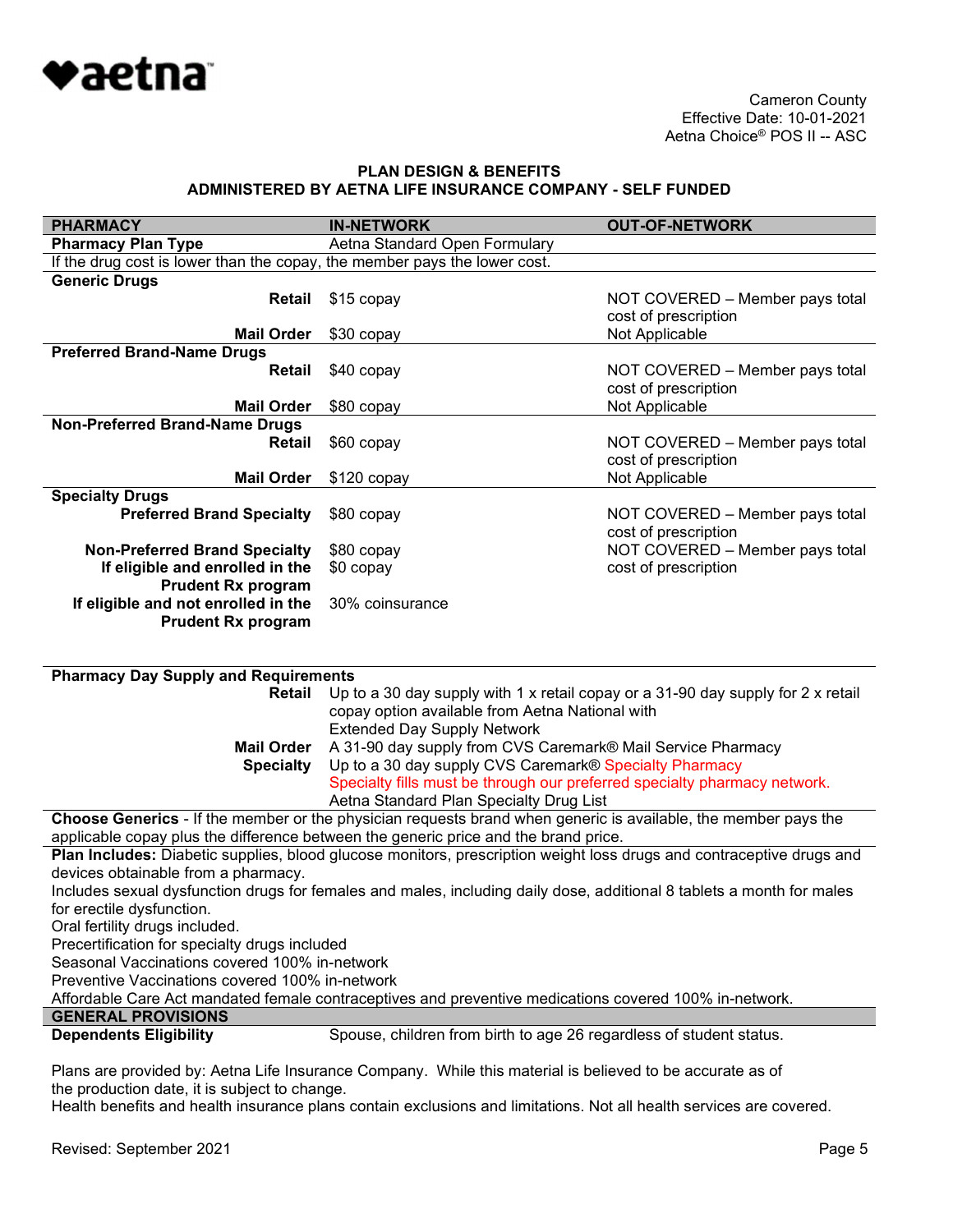

 Cameron County Effective Date: 10-01-2021 Aetna Choice® POS II -- ASC

### PLAN DESIGN & BENEFITS ADMINISTERED BY AETNA LIFE INSURANCE COMPANY - SELF FUNDED

See plan documents for a complete description of benefits, exclusions, limitations and conditions of coverage. Plan features and availability may vary by location and are subject to change. Providers are independent contractors and are not our agents. Provider participation may change without notice. We do not provide care or guarantee access to health services.

The following is a list of services and supplies that are generally not covered. However, your plan documents may contain exceptions to this list based on state mandates or the plan design or rider(s) purchased by your employer. • All medical and hospital services not specifically covered in, or which are limited or excluded by your plan

- documents.
- Cosmetic surgery, including breast reduction.
- Custodial care.
- Dental care and dental X-rays.
- Donor egg retrieval

• Experimental and investigational procedures, except for coverage for medically necessary routine patient care costs for members participating in a cancer clinical trial.

- Hearing aids
- Home births
- Immunizations for travel or work, except where medically necessary or indicated.
- Implantable drugs and certain injectable drugs including injectable infertility drugs.

• Infertility services, including artificial insemination and advanced reproductive technologies such as IVF, ZIFT, GIFT, ICSI and other related services, unless specifically listed as covered in your plan documents.

- Long-term rehabilitation therapy.
- Non-medically necessary services or supplies.

• Outpatient prescription drugs (except for treatment of diabetes), unless covered by a prescription plan rider and overthe-counter medications (except as provided in a hospital) and supplies.

- Radial keratotomy or related procedures.
- Reversal of sterilization.

• Services for the treatment of sexual dysfunction/enhancement, including therapy, supplies or counseling or prescription drugs.

- Special duty nursing.
- Therapy or rehabilitation other than those listed as covered.

• Weight control services including surgical procedures, medical treatments, weight control/loss programs, dietary regimens and supplements, appetite suppressants and other medications; food or food supplements, exercise programs, exercise or other equipment; and other services and supplies that are primarily intended to control weight or treat obesity, including Morbid Obesity, or for the purpose of weight reduction, regardless of the existence of comorbid conditions.

Aetna, or its affiliate(s), receives rebates from drug manufacturers that may be taken into account in determining Aetna's Preferred Drug List. Rebates may reduce the amount a member pays the pharmacy for covered prescriptions. Aetna Rx Home Delivery refers to Aetna Rx Home Delivery, LLC, a licensed pharmacy subsidiary of Aetna Inc., that operates through mail order. The charges that Aetna negotiates with Aetna Rx Home Delivery may be higher than the cost they pay for the drugs and the cost of the mail order pharmacy services they provide. For these purposes, the pharmacy's cost of purchasing drugs takes into account discounts, credits and other amounts that they may receive from wholesalers, manufacturers, suppliers and distributors.

In case of emergency, call 911 or your local emergency hotline, or go directly to an emergency care facility. Translation of the material into another language may be available. Please call Member Services at 1-888-982-3862. Puede estar disponible la traduccion de este material en otro idioma. Por favor llame a Servicios al Miembro al 1-888- 982-3862.

Plan features and availability may vary by location and group size.

For more information about Aetna plans, refer to www.aetna.com.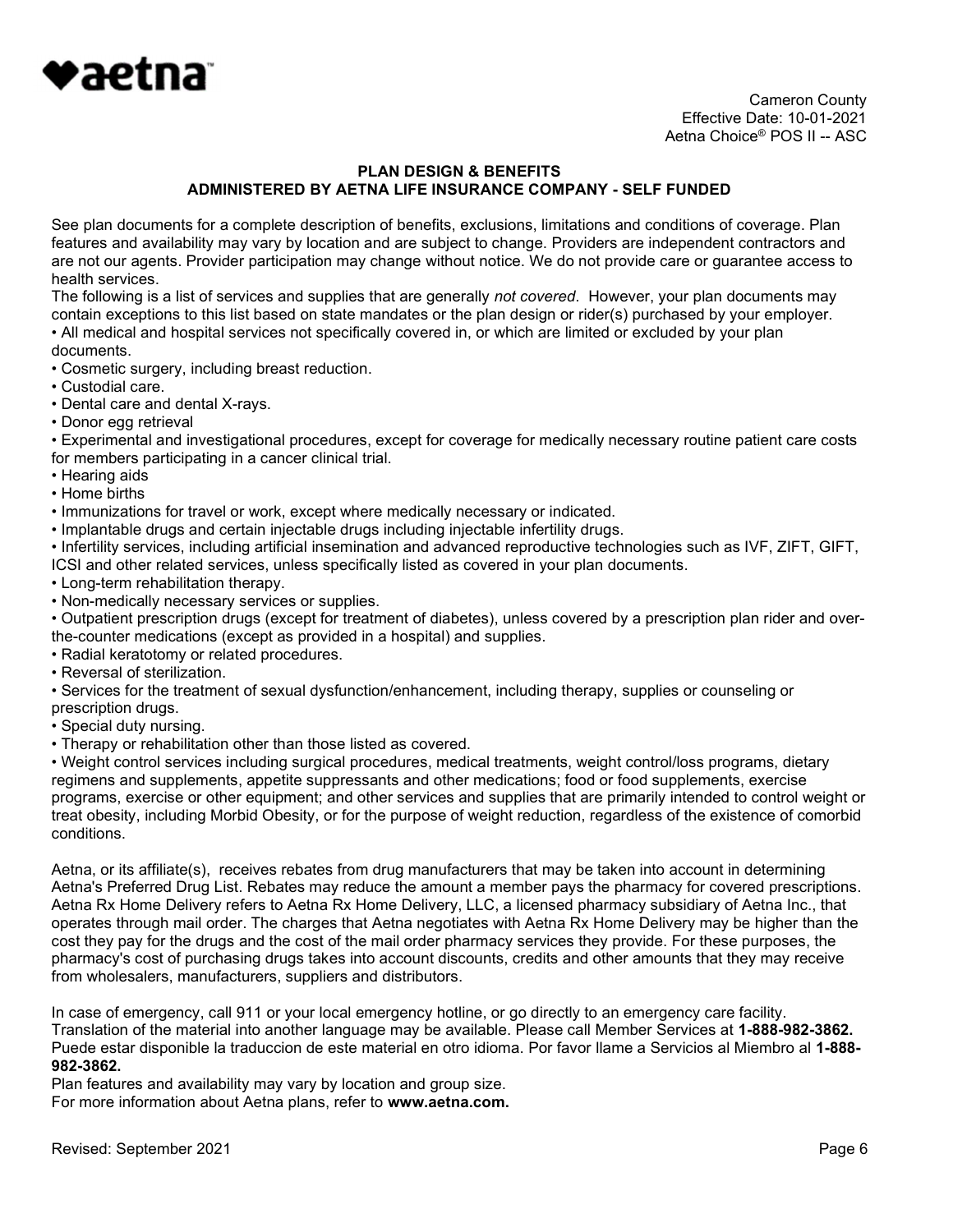

 Cameron County Effective Date: 10-01-2021 Aetna Choice® POS II -- ASC

### PLAN DESIGN & BENEFITS ADMINISTERED BY AETNA LIFE INSURANCE COMPANY - SELF FUNDED

Aetna and MinuteClinic, LLC (which either operates or provides certain management support services to MinuteClinicbranded walk-in clinics) are both within the CVS Health family. © 2016 Aetna Inc.

#### Texas

All contract state benefits shown above will match for this ancillary state.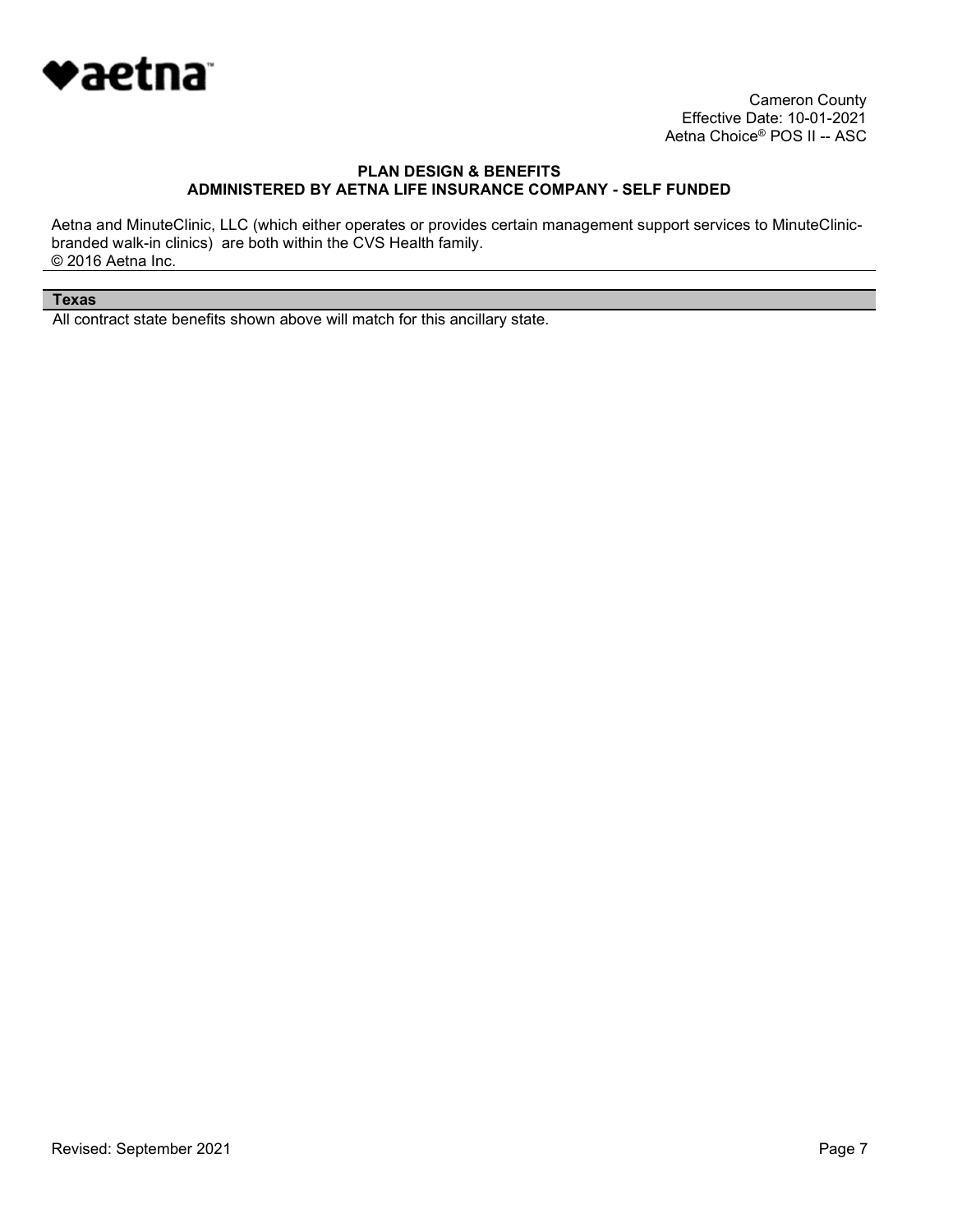

| <b>PLAN FEATURES</b>                                                   | <b>IN-NETWORK</b>                                                                                                                                                                                 | <b>OUT-OF-NETWORK</b>                                                                                                      |
|------------------------------------------------------------------------|---------------------------------------------------------------------------------------------------------------------------------------------------------------------------------------------------|----------------------------------------------------------------------------------------------------------------------------|
|                                                                        | Benefit Limitations - For any service or supply that is subject to a maximum visit, day, or dollar limitation on a per                                                                            |                                                                                                                            |
|                                                                        |                                                                                                                                                                                                   | year basis, the benefit year begins on January 1st unless otherwise mandated. Refer to your plan documents for more        |
| information.                                                           |                                                                                                                                                                                                   |                                                                                                                            |
| Deductible (per calendar year)                                         | \$750 Individual                                                                                                                                                                                  | \$1,500 Individual                                                                                                         |
|                                                                        | \$2,250 Family                                                                                                                                                                                    | \$4,500 Family                                                                                                             |
|                                                                        | All covered expenses accumulate separately toward the in-network or out-of-network Deductible.                                                                                                    |                                                                                                                            |
|                                                                        |                                                                                                                                                                                                   |                                                                                                                            |
|                                                                        | Unless otherwise indicated, the deductible must be met prior to benefits being payable.                                                                                                           |                                                                                                                            |
|                                                                        | Member cost sharing for certain services, as indicated in the plan, are excluded from charges to meet the Deductible.                                                                             |                                                                                                                            |
| Pharmacy expenses do not apply towards the Deductible.                 |                                                                                                                                                                                                   |                                                                                                                            |
|                                                                        | The family Deductible is a cumulative Deductible for all family members. The family Deductible can be met by a                                                                                    |                                                                                                                            |
|                                                                        | combination of family members; however, no single individual within the family will be subject to more than the                                                                                   |                                                                                                                            |
| individual Deductible amount.                                          |                                                                                                                                                                                                   |                                                                                                                            |
| <b>Member Coinsurance</b>                                              | 20%                                                                                                                                                                                               | 40%                                                                                                                        |
| Applies to all expenses unless otherwise stated.                       |                                                                                                                                                                                                   |                                                                                                                            |
| Payment Limit (per calendar year)                                      | \$3,500 Individual                                                                                                                                                                                | \$7,000 Individual                                                                                                         |
|                                                                        | \$7,500 Family                                                                                                                                                                                    | \$15,000 Family                                                                                                            |
|                                                                        | All covered expenses accumulate separately toward the in-network or out-of-network Payment Limit.                                                                                                 |                                                                                                                            |
|                                                                        | Only those out-of-pocket expenses resulting from the application of coinsurance percentage, copays, and deductibles                                                                               |                                                                                                                            |
|                                                                        |                                                                                                                                                                                                   |                                                                                                                            |
| (except any penalty amounts) may be used to satisfy the Payment Limit. |                                                                                                                                                                                                   |                                                                                                                            |
| Pharmacy expenses apply towards the Payment Limit.                     |                                                                                                                                                                                                   |                                                                                                                            |
|                                                                        | The family Payment Limit is a cumulative Payment Limit for all family members. The family Payment Limit can be met                                                                                |                                                                                                                            |
|                                                                        | by a combination of family members; however, no single individual within the family will be subject to more than the                                                                              |                                                                                                                            |
| individual Payment Limit amount.                                       |                                                                                                                                                                                                   |                                                                                                                            |
| <b>Lifetime Maximum</b>                                                |                                                                                                                                                                                                   |                                                                                                                            |
| Unlimited except where otherwise indicated.                            |                                                                                                                                                                                                   |                                                                                                                            |
|                                                                        |                                                                                                                                                                                                   |                                                                                                                            |
|                                                                        |                                                                                                                                                                                                   |                                                                                                                            |
| <b>Primary Care Physician Selection</b>                                | Optional                                                                                                                                                                                          | Not Applicable                                                                                                             |
| <b>Pre-Certification Requirements</b>                                  |                                                                                                                                                                                                   |                                                                                                                            |
|                                                                        |                                                                                                                                                                                                   | Pre-Certification for certain types of Out-of-Network care must be obtained to avoid a reduction in benefits paid for that |
|                                                                        | care. Certification for Hospital Admissions, Treatment Facility Admissions, Convalescent Facility Admissions, Home                                                                                |                                                                                                                            |
|                                                                        |                                                                                                                                                                                                   | Health Care, Hospice Care and Private Duty Nursing is required - excluded amount applied separately to each type of        |
| expense is \$250 per occurrence.                                       |                                                                                                                                                                                                   |                                                                                                                            |
| <b>Referral Requirement</b>                                            | None                                                                                                                                                                                              | None                                                                                                                       |
| <b>PREVENTIVE CARE</b>                                                 | <b>IN-NETWORK</b>                                                                                                                                                                                 | <b>OUT-OF-NETWORK</b>                                                                                                      |
| <b>Routine Adult Physical Exams/</b>                                   | Covered 100%; deductible waived                                                                                                                                                                   | 40%; after deductible                                                                                                      |
| <b>Immunizations</b>                                                   |                                                                                                                                                                                                   |                                                                                                                            |
|                                                                        | 1 exam every 12 months up to age 65, 1 exam every 12 months age 65 and older                                                                                                                      |                                                                                                                            |
| <b>Routine Well Child</b>                                              |                                                                                                                                                                                                   |                                                                                                                            |
|                                                                        | Covered 100%; deductible waived                                                                                                                                                                   | 40%; after deductible                                                                                                      |
| <b>Exams/Immunizations</b>                                             |                                                                                                                                                                                                   | Covered 100%; deductible waived for                                                                                        |
|                                                                        |                                                                                                                                                                                                   | Immunizations                                                                                                              |
|                                                                        | 7 exams first 12 months, 3 exams 13th - 24th months, 3 exams 25th - 36th months, 1 exam per 12 months thereafter                                                                                  |                                                                                                                            |
|                                                                        | to age 22. Immunizations for dependent children through the date of the child's $6th$ birthday                                                                                                    |                                                                                                                            |
| <b>Routine Gynecological Care</b>                                      | Covered 100%; deductible waived                                                                                                                                                                   | 40%; after deductible                                                                                                      |
| <b>Exams</b>                                                           |                                                                                                                                                                                                   |                                                                                                                            |
| 1 exam and pap smear per calendar year, includes related fees.         |                                                                                                                                                                                                   |                                                                                                                            |
| <b>Routine Mammograms</b>                                              | Covered 100%; deductible waived                                                                                                                                                                   | 40%; after deductible                                                                                                      |
| <b>Women's Health</b>                                                  | Covered 100%; deductible waived                                                                                                                                                                   | 40%; after deductible                                                                                                      |
|                                                                        |                                                                                                                                                                                                   |                                                                                                                            |
|                                                                        | Includes: Screening for gestational diabetes, HPV (Human- Papillomavirus) DNA testing, counseling for sexually                                                                                    |                                                                                                                            |
|                                                                        | transmitted infections, counseling and screening for human immunodeficiency virus, screening and counseling for                                                                                   |                                                                                                                            |
|                                                                        | interpersonal and domestic violence, breastfeeding support, supplies and counseling.<br>Contraceptive methods, sterilization procedures, patient education and counseling. Limitations may apply. |                                                                                                                            |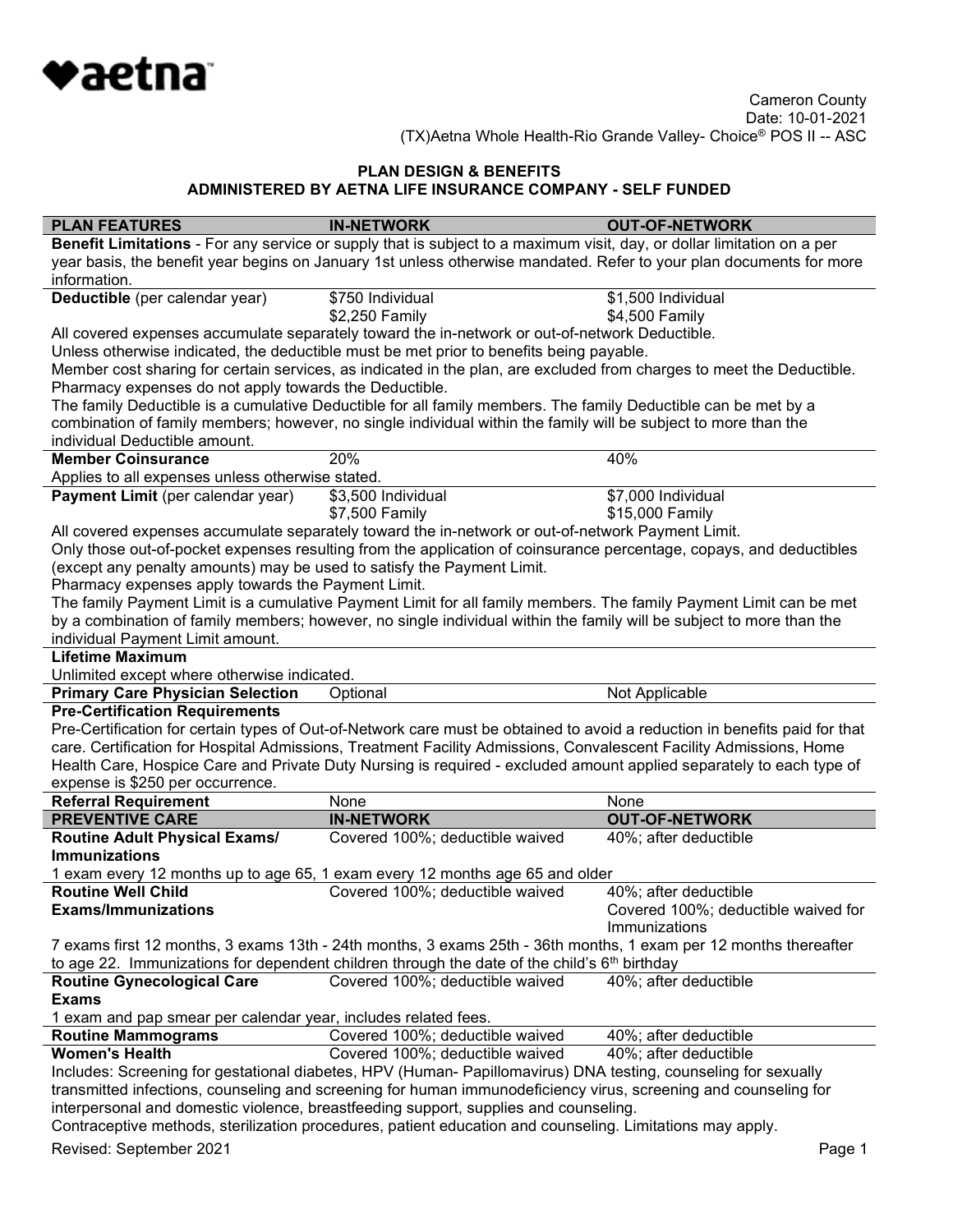

| <b>Routine Digital Rectal Exam</b>            | Covered 100%; deductible waived | 40%; after deductible             |
|-----------------------------------------------|---------------------------------|-----------------------------------|
| Recommended: No age or frequency limit.       |                                 |                                   |
| <b>Prostate-specific Antigen Test</b>         | Covered 100%; deductible waived | 40%; after deductible             |
| Recommended: No age for frequency limit.      |                                 |                                   |
| <b>Colorectal Cancer Screening</b>            | Covered 100%; deductible waived | Covered under Routine Adult Exams |
| Recommended: For all members age 45 and over. |                                 |                                   |
| <b>Routine Eye Exams</b>                      | Covered 100%; deductible waived | 40%; after deductible             |
| 1 routine exam per 12 months.                 |                                 |                                   |
| <b>Routine Hearing Screening</b>              | Covered 100%; deductible waived | 40%; after deductible             |
| 1 screening per 12 months                     |                                 |                                   |
| <b>PHYSICIAN SERVICES</b>                     | <b>IN-NETWORK</b>               | <b>OUT-OF-NETWORK</b>             |
| <b>Office Visits to Non-Specialist</b>        | \$10 copay; deductible waived   | 40%; after deductible             |

Includes services of an internist, general physician, family practitioner or pediatrician.

| <b>Specialist Office Visits</b>                              | \$45 copay; deductible waived                                                                                                | 40%; after deductible                |
|--------------------------------------------------------------|------------------------------------------------------------------------------------------------------------------------------|--------------------------------------|
| <b>Office Based Surgery</b>                                  | 20%; after deductible                                                                                                        | 40%; after deductible                |
| <b>Hearing Exams</b>                                         | \$45 copay; deductible waived                                                                                                | 40%; after deductible                |
| 1 exam per 24 months.                                        |                                                                                                                              |                                      |
| <b>Pre-Natal Maternity</b>                                   | Covered 100%; deductible waived                                                                                              | 40%; after deductible                |
| <b>Walk-in Clinics</b>                                       | \$35 copay; deductible waived                                                                                                | 40%; after deductible                |
|                                                              | Walk-in Clinics are network, free-standing health care facilities. They are an alternative to a physician's office visit for |                                      |
|                                                              | treatment of unscheduled, non-emergency illnesses and injuries and the administration of certain immunizations. It is        |                                      |
|                                                              | not an alternative for emergency room services or the ongoing care provided by a physician. Neither an emergency             |                                      |
|                                                              | room, nor the outpatient department of a hospital, shall be considered a Walk-in Clinic.                                     |                                      |
| <b>Allergy Testing</b>                                       | Your cost sharing is based on the                                                                                            | Your cost sharing is based on the    |
| In a physician's office                                      | type of service and where it is                                                                                              | type of service and where it is      |
|                                                              | performed                                                                                                                    | performed                            |
| <b>Allergy Injection</b>                                     | Covered 100%; deductible waived                                                                                              | Your cost sharing is based on the    |
| In a physician's office                                      |                                                                                                                              | type of service and where it is      |
|                                                              |                                                                                                                              | performed                            |
| <b>DIAGNOSTIC PROCEDURES</b>                                 | <b>IN-NETWORK</b>                                                                                                            | <b>OUT-OF-NETWORK</b>                |
| <b>Diagnostic X-ray</b>                                      | Covered 100%; deductible waived                                                                                              | 40%; after deductible                |
| (other than Complex Imaging Services)                        |                                                                                                                              |                                      |
|                                                              | If performed as a part of a physician office visit and billed by the physician, expenses are covered subject to the          |                                      |
| applicable physician's office visit member cost sharing.     |                                                                                                                              |                                      |
| <b>Diagnostic Laboratory</b>                                 | Covered 100%; deductible waived                                                                                              | 40%; after deductible                |
|                                                              | If performed as a part of a physician office visit and billed by the physician, expenses are covered subject to the          |                                      |
| applicable physician's office visit member cost sharing.     |                                                                                                                              |                                      |
| <b>Diagnostic Complex Imaging</b>                            | 20%; after deductible                                                                                                        | $\overline{40\%}$ ; after deductible |
|                                                              | If performed as a part of a physician office visit and billed by the physician, expenses are covered subject to the          |                                      |
| applicable physician's office visit member cost sharing.     |                                                                                                                              |                                      |
| <b>EMERGENCY MEDICAL CARE</b>                                | <b>IN-NETWORK</b>                                                                                                            | <b>OUT-OF-NETWORK</b>                |
| <b>Urgent Care Provider</b>                                  | \$75 copay; deductible waived                                                                                                | 40%; after deductible                |
| <b>Non-Urgent Use of Urgent Care</b>                         | \$75 copay; deductible waived                                                                                                | 40%; after deductible                |
| Provider                                                     |                                                                                                                              |                                      |
| <b>Emergency Room (Facility)</b>                             | 20% after \$300 copay; deductible                                                                                            | Same as in-network care              |
|                                                              | waived                                                                                                                       |                                      |
|                                                              |                                                                                                                              |                                      |
| Copay waived if admitted<br><b>Emergency Room</b> (provider) | 20%: after deductible                                                                                                        | Same as in-network care              |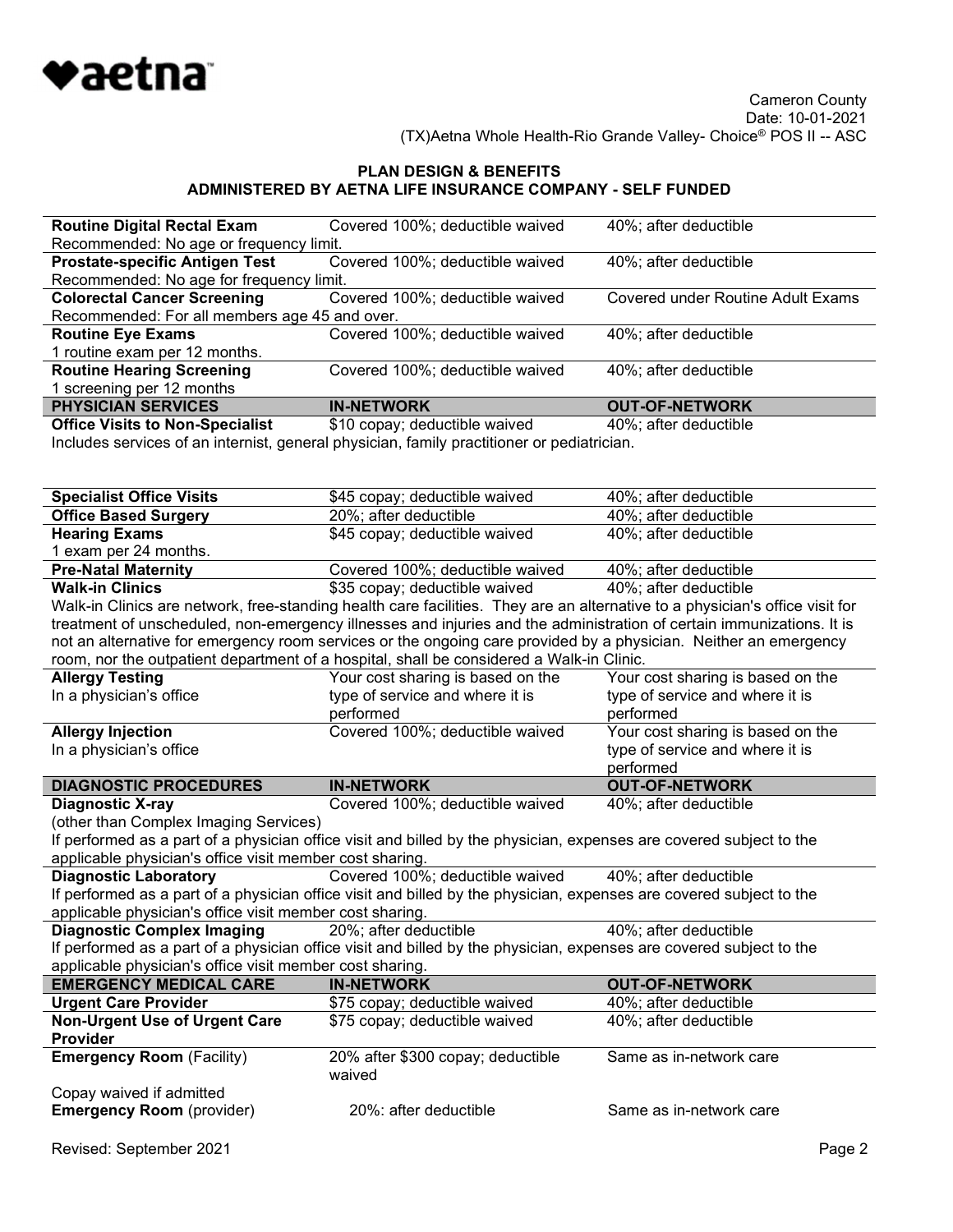

| Non-Emergency Care in an                                            | 20% after \$300 copay; deductible                                                                                        | Same as in-network care |
|---------------------------------------------------------------------|--------------------------------------------------------------------------------------------------------------------------|-------------------------|
| <b>Emergency Room</b> (Facility)                                    | waived                                                                                                                   |                         |
| Non-Emergency Care in an                                            | 20%; after deductible                                                                                                    | Same as in-network care |
| <b>Emergency Room</b> (provider)                                    |                                                                                                                          |                         |
| <b>Emergency Use of Ambulance</b>                                   | 20%; after deductible                                                                                                    | Same as in-network care |
| <b>Non-Emergency Use of Ambulance</b>                               | Not Covered                                                                                                              | Not Covered             |
| <b>HOSPITAL CARE</b>                                                | <b>IN-NETWORK</b>                                                                                                        | <b>OUT-OF-NETWORK</b>   |
| <b>Inpatient Coverage</b>                                           | 20%; after deductible                                                                                                    | 40%; after deductible   |
|                                                                     | Your cost sharing applies to all covered benefits incurred during your inpatient stay. Pre-Certification is required.    |                         |
| <b>Inpatient Maternity Coverage</b>                                 | 20%; after deductible                                                                                                    | 40%; after deductible   |
| (includes delivery and postpartum                                   |                                                                                                                          |                         |
| care)                                                               |                                                                                                                          |                         |
|                                                                     | Your cost sharing applies to all covered benefits incurred during your inpatient stay.                                   |                         |
| <b>Outpatient Hospital Expenses</b>                                 | 20%; after deductible                                                                                                    | 40%; after deductible   |
|                                                                     | Your cost sharing applies to all covered benefits incurred during your outpatient visit.                                 |                         |
| <b>Outpatient Surgery - Hospital</b>                                | 20%; after deductible                                                                                                    | 40%; after deductible   |
|                                                                     | Your cost sharing applies to all covered benefits incurred during your outpatient visit.                                 |                         |
| <b>Outpatient Surgery - Freestanding</b>                            | 20%; after deductible                                                                                                    | 40%; after deductible   |
| <b>Facility</b>                                                     |                                                                                                                          |                         |
| <b>MENTAL HEALTH SERVICES</b>                                       | Your cost sharing applies to all covered benefits incurred during your outpatient visit.<br><b>IN-NETWORK</b>            | <b>OUT-OF-NETWORK</b>   |
| Inpatient                                                           | 20%; after deductible                                                                                                    | 40%; after deductible   |
|                                                                     | Your cost sharing applies to all covered benefits incurred during your inpatient stay.                                   |                         |
| <b>Mental Health Office Visits</b>                                  | \$45 copay; deductible waived                                                                                            | 40%; after deductible   |
|                                                                     | Your cost sharing applies to all covered benefits incurred during your outpatient visit.                                 |                         |
| <b>Other Mental Health Services</b>                                 | Covered 100%; deductible waived                                                                                          | 40%; after deductible   |
| <b>SUBSTANCE ABUSE</b>                                              | <b>IN-NETWORK</b>                                                                                                        | <b>OUT-OF-NETWORK</b>   |
| Inpatient                                                           | 20%; after deductible                                                                                                    | 40%; after deductible   |
|                                                                     | Your cost sharing applies to all covered benefits incurred during your inpatient stay.                                   |                         |
| <b>Residential Treatment Facility</b>                               | 20%; after deductible                                                                                                    | 40%; after deductible   |
| <b>Substance Abuse Office Visits</b>                                | \$45 copay; deductible waived                                                                                            | 40%; after deductible   |
|                                                                     | Your cost sharing applies to all covered benefits incurred during your outpatient visit.                                 |                         |
| <b>Other Substance Abuse Services</b>                               | Covered 100%; deductible waived                                                                                          | 40%; after deductible   |
| <b>OTHER SERVICES</b>                                               | <b>IN-NETWORK</b>                                                                                                        | <b>OUT-OF-NETWORK</b>   |
| <b>Skilled Nursing Facility</b>                                     | Covered 100%; deductible waived                                                                                          | 40%; after deductible   |
| Limited to 25 days per year                                         |                                                                                                                          |                         |
|                                                                     | Your cost sharing applies to all covered benefits incurred during your inpatient stay.                                   |                         |
| <b>Home Health Care</b>                                             | Covered 100%; deductible waived                                                                                          | 40%; after deductible   |
| Limited to 60 visits per year.                                      |                                                                                                                          |                         |
|                                                                     | Limited to 3 intermittent visits per day by a participating home health care agency; 1 visit equals a period of 4 hrs or |                         |
| less.                                                               |                                                                                                                          |                         |
| <b>Hospice Care - Inpatient</b>                                     | Covered 100%; deductible waived                                                                                          | 40%; after deductible   |
|                                                                     | Your cost sharing applies to all covered benefits incurred during your inpatient stay.                                   |                         |
| <b>Hospice Care - Outpatient</b>                                    | Covered 100%; deductible waived                                                                                          | 40%; after deductible   |
|                                                                     | Your cost sharing applies to all covered benefits incurred during your outpatient visit.<br>Not Covered                  | Not Covered             |
| <b>Private Duty Nursing</b>                                         |                                                                                                                          | 40%; after deductible   |
| <b>Spinal Manipulation Therapy</b><br>Limited to 35 visits per year | \$45 copay; deductible waived<br>(Airrosti Rehab Centers have a reduced copay to \$35)                                   |                         |
|                                                                     |                                                                                                                          |                         |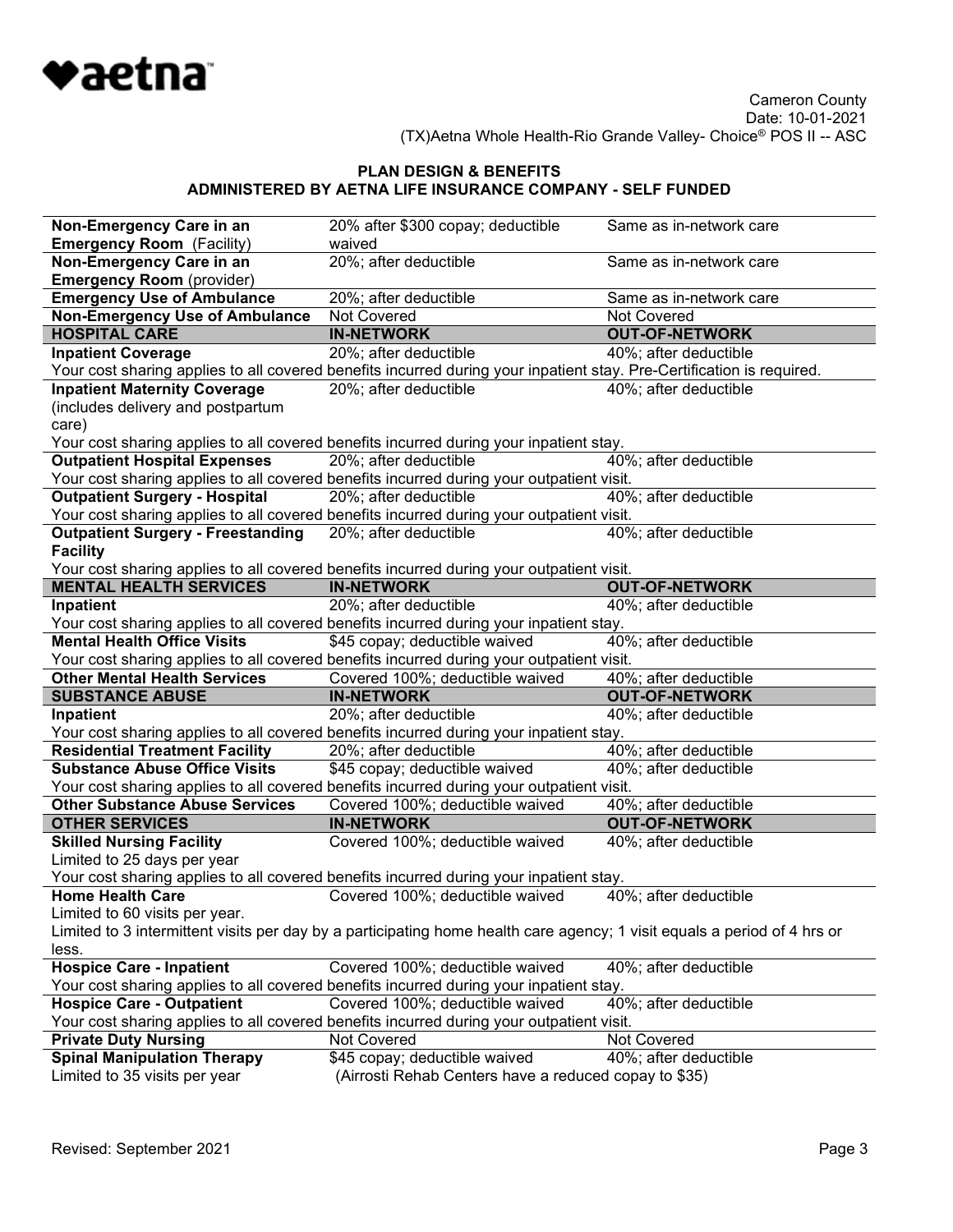

| <b>Outpatient Short-Term</b>                                         | \$45 copay; deductible waived                                                                                             | 40%; after deductible                    |
|----------------------------------------------------------------------|---------------------------------------------------------------------------------------------------------------------------|------------------------------------------|
| <b>Rehabilitation</b>                                                |                                                                                                                           |                                          |
|                                                                      | Includes Speech, Physical, and Occupational Therapy; limited to 30 visits per year                                        |                                          |
| <b>Habilitative Physical Therapy</b>                                 | \$45 copay; deductible waived                                                                                             | 40%; after deductible                    |
| <b>Habilitative Occupational Therapy</b>                             | \$45 copay; deductible waived                                                                                             | 40%; after deductible                    |
| <b>Habilitative Speech Therapy</b>                                   | \$45 copay; deductible waived                                                                                             | 40%; after deductible                    |
| <b>Autism Behavioral Therapy</b>                                     | Refer to MBH Outpatient Mental<br>Health                                                                                  | Refer to MBH Outpatient Mental<br>Health |
| Combined with outpatient mental health visits                        |                                                                                                                           |                                          |
| <b>Autism Applied Behavior Analysis</b>                              | Refer to MBH Outpatient Mental                                                                                            | Refer to MBH Outpatient Mental           |
|                                                                      | Health All Other                                                                                                          | Health All Other                         |
| Covered same as any other Outpatient Mental Health All Other benefit |                                                                                                                           |                                          |
| <b>Autism Physical Therapy</b>                                       | \$45 copay; deductible waived                                                                                             | 40%; after deductible                    |
| <b>Autism Occupational Therapy</b>                                   | \$45 copay; deductible waived                                                                                             | 40%; after deductible                    |
| <b>Autism Speech Therapy</b>                                         | \$45 copay; deductible waived                                                                                             | 40%; after deductible                    |
| <b>Durable Medical Equipment</b>                                     | 20%; after deductible                                                                                                     | 40%; after deductible                    |
| Diabetic Supplies -- (if not covered                                 | Covered same as any other medical                                                                                         | Covered same as any other medical        |
| under Pharmacy benefit)                                              | expense.                                                                                                                  | expense.                                 |
| <b>Affordable Care Act Mandated</b>                                  | Covered 100%; deductible waived                                                                                           | Covered same as any other expense.       |
| <b>Women's Contraceptives</b>                                        |                                                                                                                           |                                          |
| <b>Women's Contraceptive drugs and</b>                               | Covered 100%; deductible waived                                                                                           | Covered same as any other medical        |
| devices not obtainable at a                                          |                                                                                                                           | expense.                                 |
| pharmacy                                                             |                                                                                                                           |                                          |
| <b>Infusion Therapy</b>                                              | Your cost sharing is based on the                                                                                         | Your cost sharing is based on the        |
| Administered in the home or                                          | type of service and where it is                                                                                           | type of service and where it is          |
| physician's office                                                   | performed                                                                                                                 | performed                                |
| <b>Infusion Therapy</b>                                              | Your cost sharing is based on the                                                                                         | Your cost sharing is based on the        |
| Administered in an outpatient hospital                               | type of service and where it is                                                                                           | type of service and where it is          |
| department or freestanding facility                                  | performed                                                                                                                 | performed                                |
| <b>Vision Eyewear</b>                                                | Not Covered                                                                                                               | Not Covered                              |
| <b>Transplants</b>                                                   | 20%; after deductible                                                                                                     | 40%; after deductible                    |
|                                                                      | Preferred coverage is provided at an                                                                                      | Non-Preferred coverage is provided       |
|                                                                      | IOE contracted facility only.                                                                                             | at a Non-IOE facility.                   |
| <b>Bariatric Surgery</b>                                             | Not Covered                                                                                                               | Not Covered                              |
| <b>FAMILY PLANNING</b>                                               | <b>IN-NETWORK</b>                                                                                                         | <b>OUT-OF-NETWORK</b>                    |
| <b>Infertility Treatment</b>                                         | Your cost sharing is based on the                                                                                         | Your cost sharing is based on the        |
|                                                                      | type of service and where it is                                                                                           | type of service and where it is          |
|                                                                      | performed                                                                                                                 | performed                                |
| Diagnosis and treatment of the underlying medical condition only.    |                                                                                                                           |                                          |
| <b>Comprehensive Infertility Services</b>                            | Not Covered                                                                                                               | Not Covered                              |
| Artificial insemination and ovulation induction                      |                                                                                                                           |                                          |
| <b>Advanced Reproductive</b>                                         | Not Covered                                                                                                               | Not Covered                              |
| <b>Technology (ART)</b>                                              |                                                                                                                           |                                          |
|                                                                      | In-vitro fertilization (IVF), zygote intrafallopian transfer (ZIFT), gamete intrafallopian transfer (GIFT), cryopreserved |                                          |
|                                                                      | embryo transfers, intracytoplasmic sperm injection (ICSI), or ovum microsurgery                                           |                                          |
| <b>Vasectomy</b>                                                     | Your cost sharing is based on the                                                                                         | 40%; after deductible                    |
|                                                                      | type of service and where it is                                                                                           |                                          |
|                                                                      | performed                                                                                                                 |                                          |
| <b>Tubal Ligation</b>                                                | Covered 100%; deductible waived                                                                                           | 40%; after deductible                    |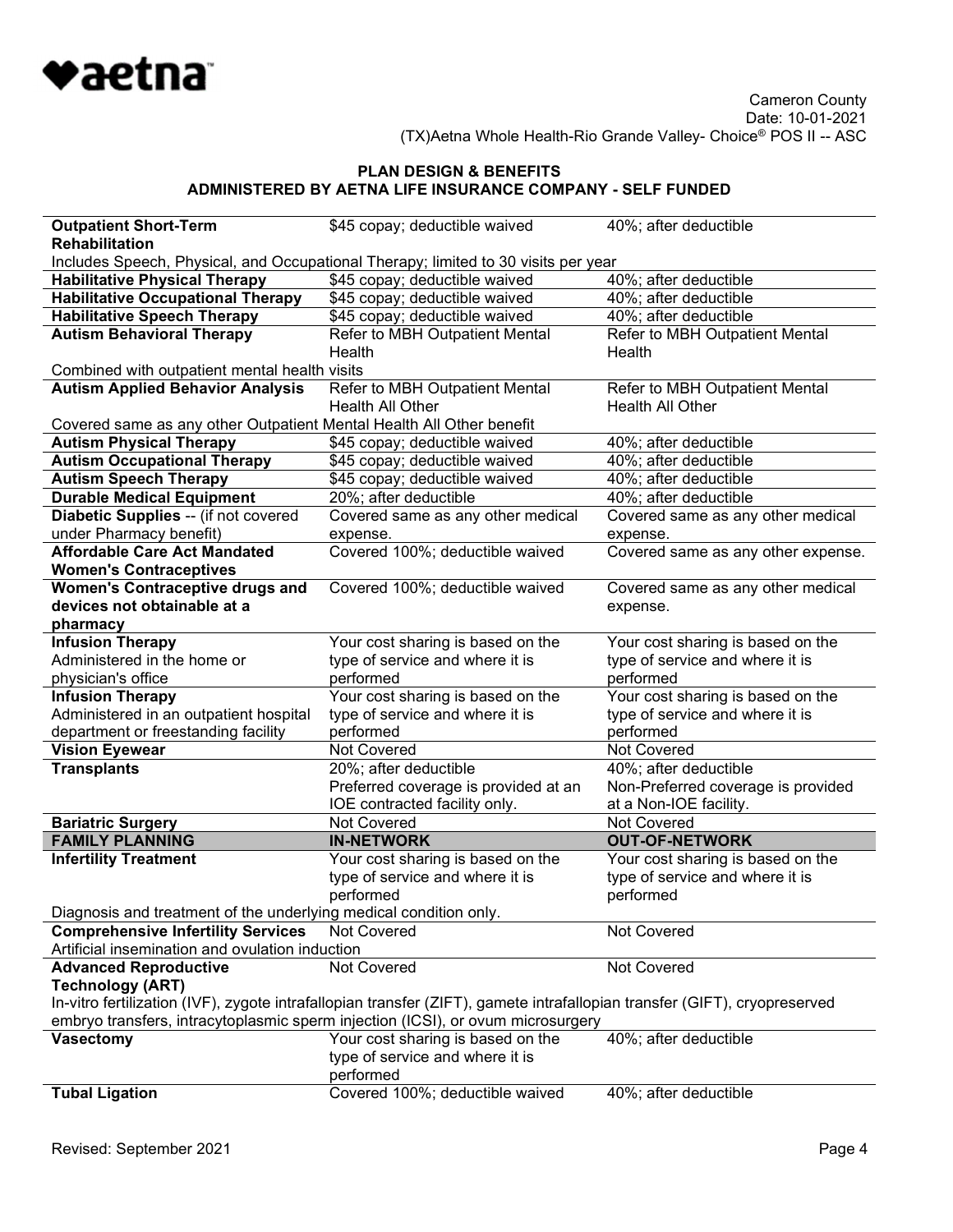

| <b>PHARMACY</b>                                                           | <b>IN-NETWORK</b>                                                                                                     | <b>OUT-OF-NETWORK</b>                                                            |
|---------------------------------------------------------------------------|-----------------------------------------------------------------------------------------------------------------------|----------------------------------------------------------------------------------|
| <b>Pharmacy Plan Type</b>                                                 | Aetna Standard Open Formulary                                                                                         |                                                                                  |
| If the drug cost is lower than the copay, the member pays the lower cost. |                                                                                                                       |                                                                                  |
| <b>Generic Drugs</b>                                                      |                                                                                                                       |                                                                                  |
| Retail                                                                    | \$15 copay                                                                                                            | NOT COVERED - Member pays total                                                  |
|                                                                           |                                                                                                                       | cost of prescription                                                             |
| <b>Mail Order</b>                                                         | \$30 copay                                                                                                            | Not Applicable                                                                   |
| <b>Preferred Brand-Name Drugs</b>                                         |                                                                                                                       |                                                                                  |
| Retail                                                                    | \$40 copay                                                                                                            | NOT COVERED - Member pays total                                                  |
|                                                                           |                                                                                                                       | cost of prescription                                                             |
| <b>Mail Order</b>                                                         | \$80 copay                                                                                                            | Not Applicable                                                                   |
| <b>Non-Preferred Brand-Name Drugs</b>                                     |                                                                                                                       |                                                                                  |
| Retail                                                                    | \$60 copay                                                                                                            | NOT COVERED - Member pays total                                                  |
|                                                                           |                                                                                                                       |                                                                                  |
|                                                                           |                                                                                                                       | cost of prescription                                                             |
| <b>Mail Order</b>                                                         | $$120$ copay                                                                                                          | Not Applicable                                                                   |
| <b>Specialty Drugs</b>                                                    |                                                                                                                       |                                                                                  |
| <b>Preferred Brand Specialty</b>                                          | \$80 copay                                                                                                            | NOT COVERED - Member pays total                                                  |
|                                                                           |                                                                                                                       | cost of prescription                                                             |
| <b>Non-Preferred Brand Specialty</b>                                      | \$80 copay                                                                                                            | NOT COVERED - Member pays total                                                  |
| If eligible and enrolled in the                                           | \$0 copay                                                                                                             | cost of prescription                                                             |
| <b>Prudent Rx program</b>                                                 |                                                                                                                       |                                                                                  |
| If eligible and not enrolled in the                                       | 30% coinsurance                                                                                                       |                                                                                  |
| <b>Prudent Rx program</b>                                                 |                                                                                                                       |                                                                                  |
|                                                                           |                                                                                                                       |                                                                                  |
|                                                                           |                                                                                                                       |                                                                                  |
| <b>Pharmacy Day Supply and Requirements</b>                               |                                                                                                                       |                                                                                  |
| Retail                                                                    |                                                                                                                       | Up to a 30 day supply with 1 x retail copay or a 31-90 day supply for 2 x retail |
|                                                                           | copay option available from Aetna National with                                                                       |                                                                                  |
|                                                                           | <b>Extended Day Supply Network</b>                                                                                    |                                                                                  |
| <b>Mail Order</b>                                                         | A 31-90 day supply from CVS Caremark® Mail Service Pharmacy                                                           |                                                                                  |
| <b>Specialty</b>                                                          | Up to a 30 day supply CVS Caremark® Specialty Pharmacy                                                                |                                                                                  |
|                                                                           | Specialty fills must be through our preferred specialty pharmacy network.                                             |                                                                                  |
|                                                                           | Aetna Standard Plan Specialty Drug List                                                                               |                                                                                  |
|                                                                           | Choose Generics - If the member or the physician requests brand when generic is available, the member pays the        |                                                                                  |
|                                                                           | applicable copay plus the difference between the generic price and the brand price.                                   |                                                                                  |
|                                                                           | Plan Includes: Diabetic supplies, blood glucose monitors, prescription weight loss drugs and contraceptive drugs and  |                                                                                  |
| devices obtainable from a pharmacy.                                       |                                                                                                                       |                                                                                  |
|                                                                           | Includes sexual dysfunction drugs for females and males, including daily dose, additional 8 tablets a month for males |                                                                                  |
| for erectile dysfunction.                                                 |                                                                                                                       |                                                                                  |
| Oral fertility drugs included.                                            |                                                                                                                       |                                                                                  |
| Precertification for specialty drugs included                             |                                                                                                                       |                                                                                  |
| Seasonal Vaccinations covered 100% in-network                             |                                                                                                                       |                                                                                  |
| Preventive Vaccinations covered 100% in-network                           |                                                                                                                       |                                                                                  |
|                                                                           | Affordable Care Act mandated female contraceptives and preventive medications covered 100% in-network.                |                                                                                  |
| <b>GENERAL PROVISIONS</b>                                                 |                                                                                                                       |                                                                                  |
|                                                                           |                                                                                                                       |                                                                                  |
| <b>Dependents Eligibility</b>                                             | Spouse, children from birth to age 26 regardless of student status.                                                   |                                                                                  |
|                                                                           |                                                                                                                       |                                                                                  |

Plans are provided by: Aetna Life Insurance Company. While this material is believed to be accurate as of the production date, it is subject to change.

Health benefits and health insurance plans contain exclusions and limitations. Not all health services are covered.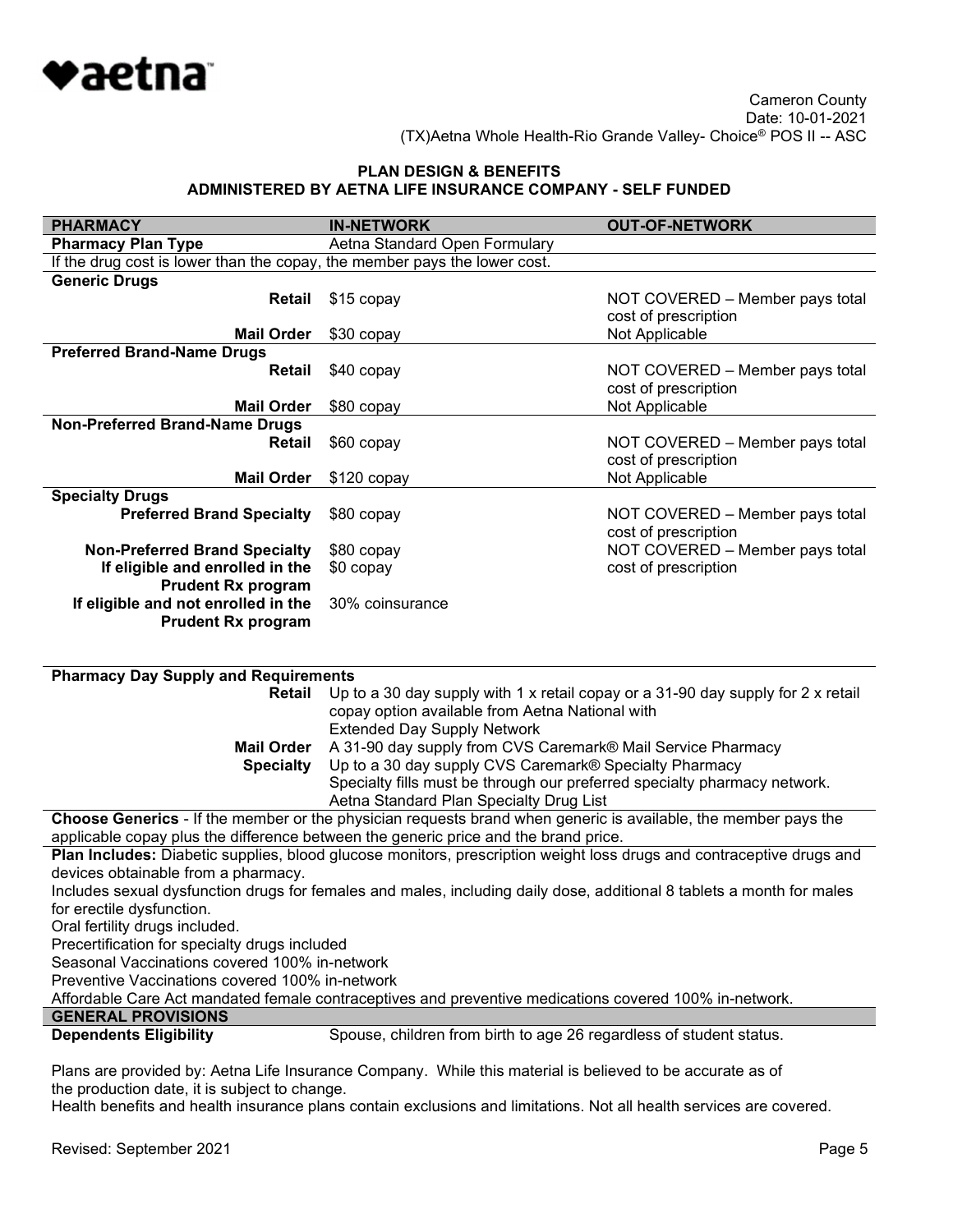

### PLAN DESIGN & BENEFITS ADMINISTERED BY AETNA LIFE INSURANCE COMPANY - SELF FUNDED

See plan documents for a complete description of benefits, exclusions, limitations and conditions of coverage. Plan features and availability may vary by location and are subject to change. Providers are independent contractors and are not our agents. Provider participation may change without notice. We do not provide care or guarantee access to health services.

The following is a list of services and supplies that are generally not covered. However, your plan documents may contain exceptions to this list based on state mandates or the plan design or rider(s) purchased by your employer. • All medical and hospital services not specifically covered in, or which are limited or excluded by your plan

- documents.
- Cosmetic surgery, including breast reduction.
- Custodial care.
- Dental care and dental X-rays.
- Donor egg retrieval

• Experimental and investigational procedures, except for coverage for medically necessary routine patient care costs for members participating in a cancer clinical trial.

- Hearing aids
- Home births
- Immunizations for travel or work, except where medically necessary or indicated.
- Implantable drugs and certain injectable drugs including injectable infertility drugs.

• Infertility services, including artificial insemination and advanced reproductive technologies such as IVF, ZIFT, GIFT, ICSI and other related services, unless specifically listed as covered in your plan documents.

- Long-term rehabilitation therapy.
- Non-medically necessary services or supplies.

• Outpatient prescription drugs (except for treatment of diabetes), unless covered by a prescription plan rider and overthe-counter medications (except as provided in a hospital) and supplies.

- Radial keratotomy or related procedures.
- Reversal of sterilization.

• Services for the treatment of sexual dysfunction/enhancement, including therapy, supplies or counseling or prescription drugs.

- Special duty nursing.
- Therapy or rehabilitation other than those listed as covered.

• Weight control services including surgical procedures, medical treatments, weight control/loss programs, dietary regimens and supplements, appetite suppressants and other medications; food or food supplements, exercise programs, exercise or other equipment; and other services and supplies that are primarily intended to control weight or treat obesity, including Morbid Obesity, or for the purpose of weight reduction, regardless of the existence of comorbid conditions.

Aetna, or its affiliate(s), receives rebates from drug manufacturers that may be taken into account in determining Aetna's Preferred Drug List. Rebates may reduce the amount a member pays the pharmacy for covered prescriptions. Aetna Rx Home Delivery refers to Aetna Rx Home Delivery, LLC, a licensed pharmacy subsidiary of Aetna Inc., that operates through mail order. The charges that Aetna negotiates with Aetna Rx Home Delivery may be higher than the cost they pay for the drugs and the cost of the mail order pharmacy services they provide. For these purposes, the pharmacy's cost of purchasing drugs takes into account discounts, credits and other amounts that they may receive from wholesalers, manufacturers, suppliers and distributors.

In case of emergency, call 911 or your local emergency hotline, or go directly to an emergency care facility. Translation of the material into another language may be available. Please call Member Services at 1-888-982-3862. Puede estar disponible la traduccion de este material en otro idioma. Por favor llame a Servicios al Miembro al 1-888- 982-3862.

Plan features and availability may vary by location and group size.

For more information about Aetna plans, refer to www.aetna.com.